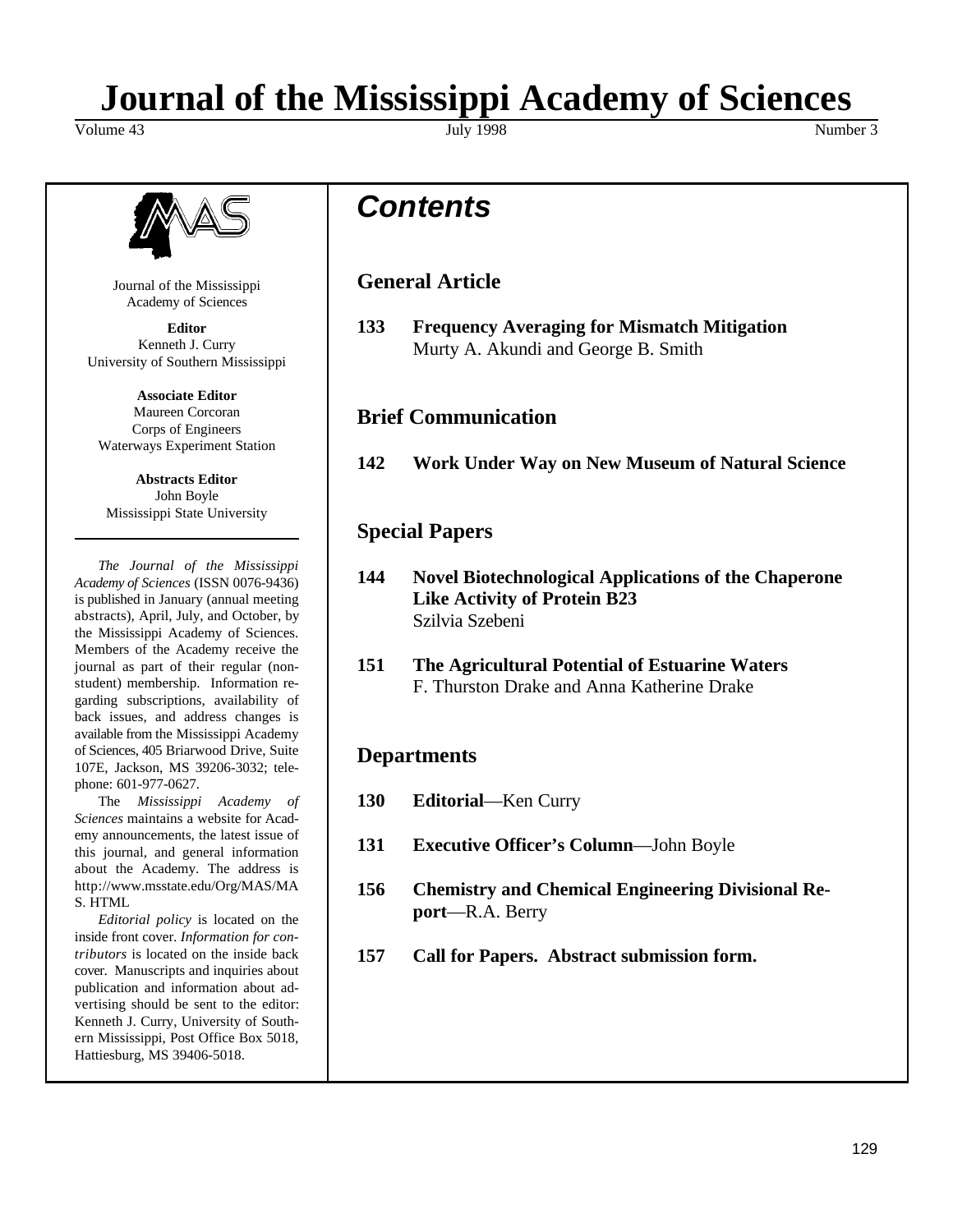#### **OFFICERS OF THE MISSISSIPPI ACADEMY OF SCIENCES**

| Maureen Corcoran |
|------------------|
| Portia Harris    |
|                  |

#### **Editorial**

**Election results!** Congratulations to **Susan Nodurft** who will assume responsibilities as president-elect of the Mississippi Academy of Sciences this summer and to **Charles Swann** who will assume responsibilities as one of the three Academy directors.

**Call for papers—the deadline is moved back from last year!** We have come to that time of the year when you should start thinking about assembling your research or other creative efforts to present at our annual meeting. This issue contains the first of two calls for abstracts. The second and final call will appear in the October issue (but don't wait that long). Why two calls? This year we have rolled back the abstract deadline from 1 October to 1 November (actually the second since the first is a Sunday). That allows us to make the traditional July call and place a second call in our October issue. This will mean more scrambling for us to meet the printer and mailing deadlines to get the abstract issue to you on time, but it does give you an extra month over last year to organize what you have

been doing. We hope this will help you and encourage submission of abstracts from those of you that had difficulty meeting the 1 October deadline. In addition, we have decided to accept late abstracts *if* there is room in the divisional program for which they are submitted and publish them in the April issue of the Journal. Previously late abstracts were not published.

**The Mississippi Junior Academy of Sciences.** You will notice that we have published again this year papers from high school students that won our Junior Academy paper competition. The Academy would like your help in promoting the annual Junior Academy competition. Contact Joan Messer, who heads our Junior Academy, for deadlines and other information about the competition. Winners receive a generous scholarship to most of the state universities and their paper is published in this journal after receiving peer review. You can reach Joan at joanmesser@aol.com or 601-477-4067.—Ken Curry

#### **Education Members**

Organizations that assist the Mississippi Academy of Sciences in its efforts to promote science in Mississippi

**Alcorn State University Mississippi State University Belhaven College Mississippi University for Women Delta State University Mississippi Valley State University Mississippi Delta Community College Pearl River Community College MSU Agricultural & Forestry Expt. Station University of Mississippi Millsaps College University of Mississippi Medical Center Mississippi Gulf Coast Community College University of Southern Mississippi**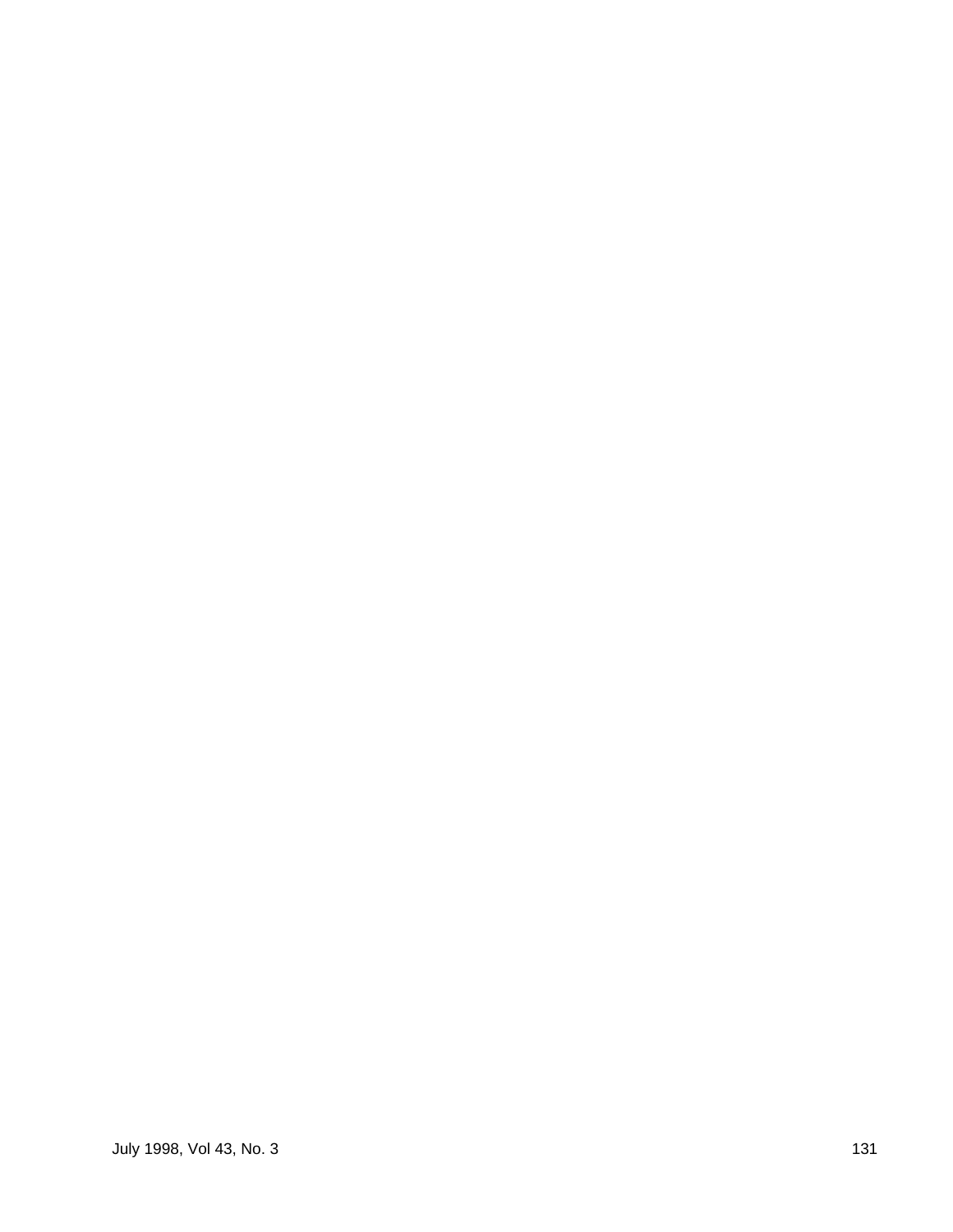#### **Executive Officer's Column**

A Blueprint for America's Research Universities." The doing in an effort to improve their teaching efforts. Mississippi Academy of Sciences serves as a forum for This report is available at the following WEB site: researchers in the state and is also vitally interested in education issues. This report looks at the realities and http://notes.cc.sunysb.edu/Pres/boyer.nsf possibilities of undergraduate education in research universities. While this state has only two such recognized For those of you who actually want to hold paper in

will be controversial but well worth examining. Key among and a Nobel Prize winner in physics.—John Boyle them is the concept that students learn best through inquiry

We have just returned from a walk-through of our rather than simple exposure to knowledge. Research is the convention facility in Tupelo and were quite pleased. The ideal method of inquiry in a modern university. The report staff of the Ramada Inn there seems most anxious to make talks of making universities student-centered. While this is sure that we have an excellent Annual Meeting in 1999. no doubt exceedingly difficult in large institutions, students This facility is more dispersed than our typical meeting site are a major reason, if not the major reason, for the existence but the meeting rooms themselves are of excellent quality. of most colleges and universities. As research attains a We look forward to seeing you there. Now, if the people momentum of its own, we sometimes leave the students working on Highway 45 will only cooperate and finish the behind. This report urges us to bring them along with us. four-laning!! Its recommendations are actually rather radical and perhaps I'd like to call your attention to a fascinating report that unrealistic when examined in detail. However, it is imporhas recently been published. It is from the Boyer Commis- tant to appreciate the overall concept of student importance sion on Educating Undergraduates in the Research Univer- and the linking of research with students. It is also very sity and is entitled "Reinventing Undergraduate Education: useful to examine the examples of what some schools are

institutions (according to Carnegie Foundation classifica- your hands, simply go to this site and request a free hard tion), the concepts in the report can be readily extrapolated copy. The Commission that produced this work has many to most colleges and universities. significant members including the President of the National As in any groundbreaking report, the recommendations Academy of Sciences, the former Chancellor of Berkeley,

#### **30% Discount on AAAS Review Journal**

you like to keep current with the latest science books, needed for in-depth evaluation of science materials. films, and software? Would you like to see these materials A high school science teacher in Ventura, CA, said that

*Science Books & Films (SB&F)*, a review journal should be aware of your publication." *SB&F* reviews are written by scientists, science educators, Sciences.

Are you a scientist, science educator, or parent? Would and other professionals who have the specialized knowledge

evaluated by your colleagues? *SB&F* "helps me keep current with biological literature in If you answered yes to any of the above questions then my teaching discipline I appreciate the thorough reviews. read on. . Every school librarian and science teacher nationwide

published since 1965 by the American Association for the AAAS will offer you the same 30% discount that is Advancement of Science (AAAS), is the only critical given to its own members. If you start your subscription in review journal devoted exclusively to print and nonprint 1998, you pay only \$28, instead of the usual \$40 (nine materials in all of the sciences and for all age groups. issues a year). To subscribe or to receive a sample copy of Every issue contains some 100 evaluations of books, *SB&F*, call Chickona Royster at (800) 351-7542, x 6454, audiovisual materials, and software for general audiences, or send her an email at SB&F@ aaas. org. Be sure to teachers, and students from kindergarten through college. mention that you're a member of Mississippi Academy of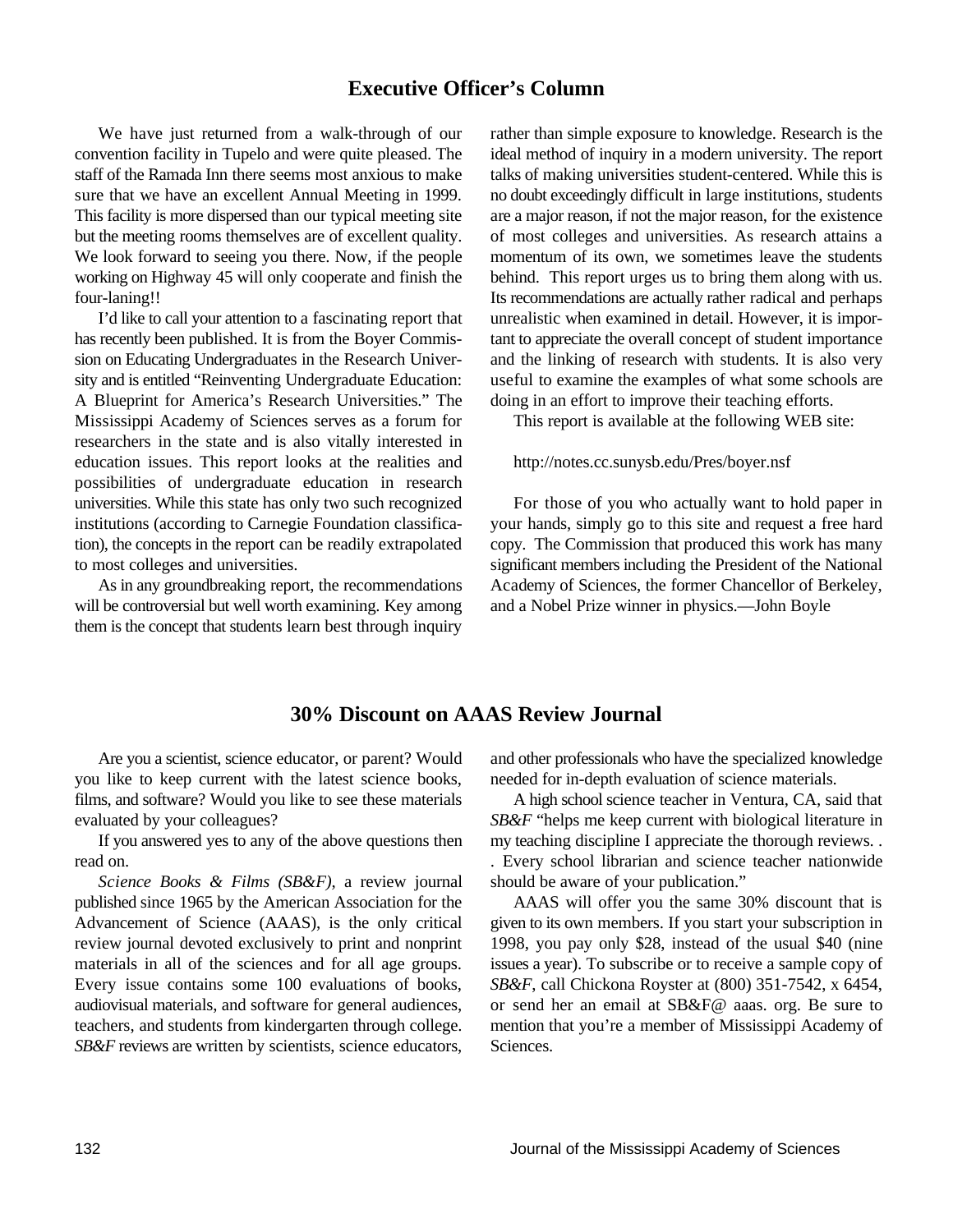## **Announcing for the Annual Meeting of the Mississippi Academy of Sciences February 25 & 26, 1999, in Tupelo, Mississippi**

## **Neuropsychiatry Symposium**

A half day symposium by the **Health Sciences Division** of the Mississippi Academy of Sciences

**C**ontinuing **M**edical **E**ducation credit

# **Scientific Presentation Awards**

Sponsored by the **Health Sciences Division** of the Mississippi Academy of Sciences

High School, Undergraduate, Graduate, and Post Doctoral  $1<sup>st</sup>$ ,  $2<sup>nd</sup>$ , and  $3<sup>rd</sup>$  place for each category presenter must be senior author for oral presentation or poster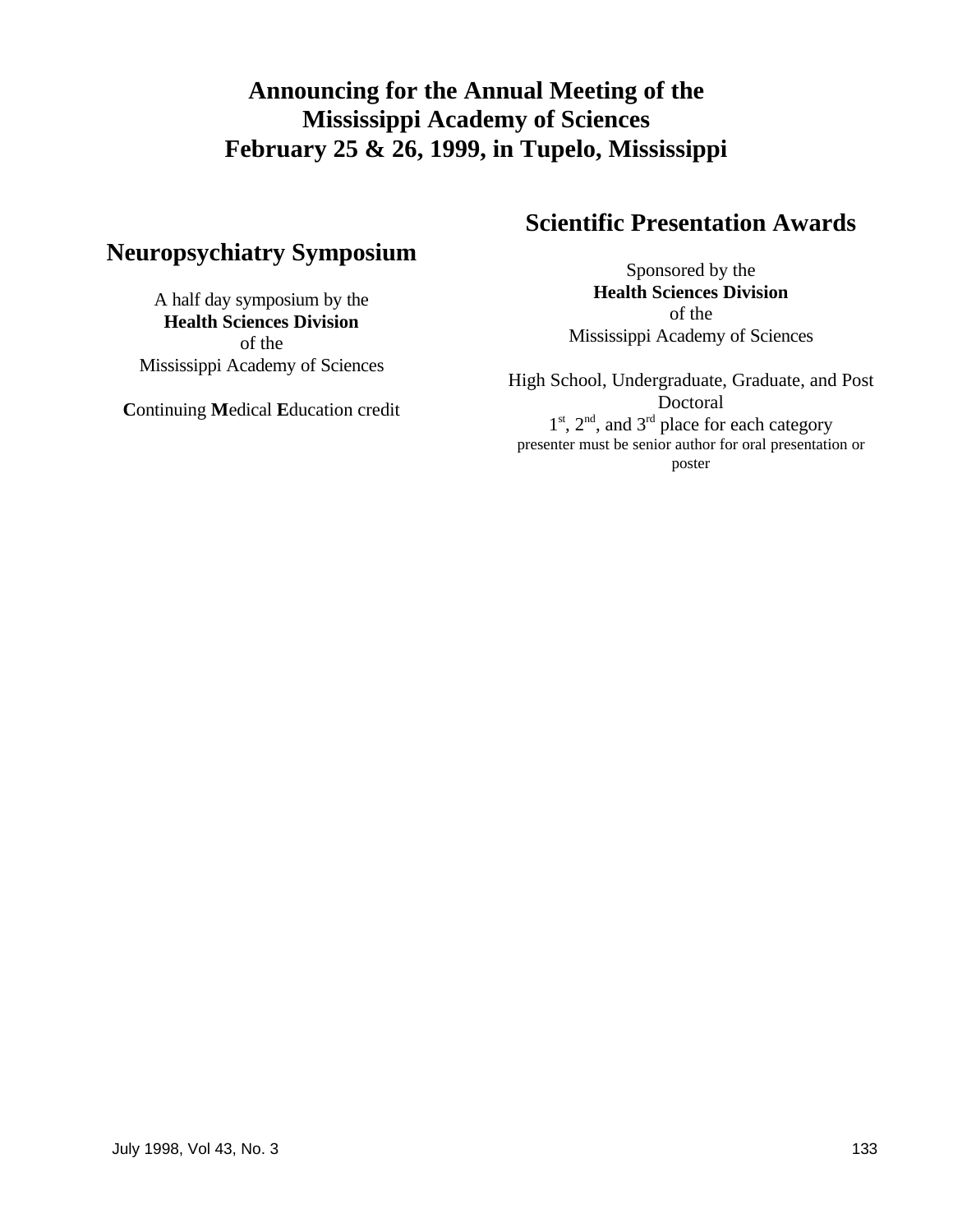## **Frequency Averaging for Mismatch Mitigation**

#### **M.A. Akundi and G.B. Smith<sup>1</sup>**

Xavier University of Louisiana, New Orleans, LA 70125, and Naval Research Laboratory, Stennis Space Center, MS 39529-5004

Matched-field processing is a parameter estimation technique for localizing an acoustic source in a waveguide. The signal is observed at an array of hydrophones in the presence of spatially correlated noise (that also propagates in the same ocean environment as the signal). Incoherent broadband averaging is a technique used with matched-field processing that capitalizes on the broadband nature of the target acoustic source to acquire additional gain against ambient noise and to decrease the background variance common to matched-field sonar output. Incoherent broadband averaging has been applied earlier [J. Acoust. Soc. Am. 91, 1447–1455 (1992)] for improving signal-to-noise gain, and [J. Acoust. Soc. Am. 88, Suppl. 1, S27 (1990)] for source localization in the presence of random phase errors in a Pekeris environment. In this paper, this method is applied using a more general environmental model and realistic sound speed mismatch errors. Both the Minimum Variance Distortionless Response and the Sector Focused methods are used to compare the localization stability. The results indicate that while incoherent frequency averaging can improve performance for moderate mismatch, it can also degrade performance for more severe mismatch errors. More specifically, while performance improved as bandwidth increased for slight mismatch, performance degraded as bandwidth increased for severe mismatch. Also, while Sector Focusing performed better than Minimum Variance Distortionless Response under the high mismatch conditions used in this test, it did no better than MVDR in performance versus bandwidth trials.

It is accomplished by correlating the complex pressure (Zala and Ozard, 1989; Perkins et al., 1989). with the complex pressures obtained by Fourier

Matched-field processing (MFP) (Bucker, 1976; severe in range independent environments and for low Klemm, 1981; Porter et al., 1987; Fizell, 1987) is a signal-to-noise ratios. Recent studies have shown that promising technique for localization of a submerged the sidelobe problem is not so severe when MFP is acoustic source in a wave guide (e.g., shallow water). applied to complex range-dependent environments

field predicted at the elements of a hydrophone array The correlation between predicted and measured with the complex pressures obtained by Fourier fields can be calculated with one of several available transforming the measured acoustic signals. The estimators, such as the replica correlator, the maxipredictions are possible only if sufficient environmen- mum likelihood (ML) or the Minimum Variance tal data is available and if the source location is Distortionless Response (MVDR) estimator developed assumed. The normalized correlations are plotted by Capon (Capon, 1969; Hinich, 1973). Though against assumed source range and depth to produce MVDR is known to achieve good noise and sidelobe what is called an ambiguity surface. The matched-field rejection, it becomes unstable in the presence of severe ambiguity surface typically contains, in addition to the mismatch as occurs, for example, when the sound signal peak, several false peaks or sidelobes which speed profiles used in the calculations do not closely make detection and localization of an acoustic source match the profiles actually present in the water when ambiguous. The sidelobes represent the essential non- the sound is propagated through it. It has been shown uniqueness of this type of solution to this particular by Frichter, et al. (1990) that Sector Focusing (SF) is inverse problem. Sidelobe contamination is more more stable and accurate against random phase errors

<sup>&</sup>lt;sup>1</sup>Author for correspondence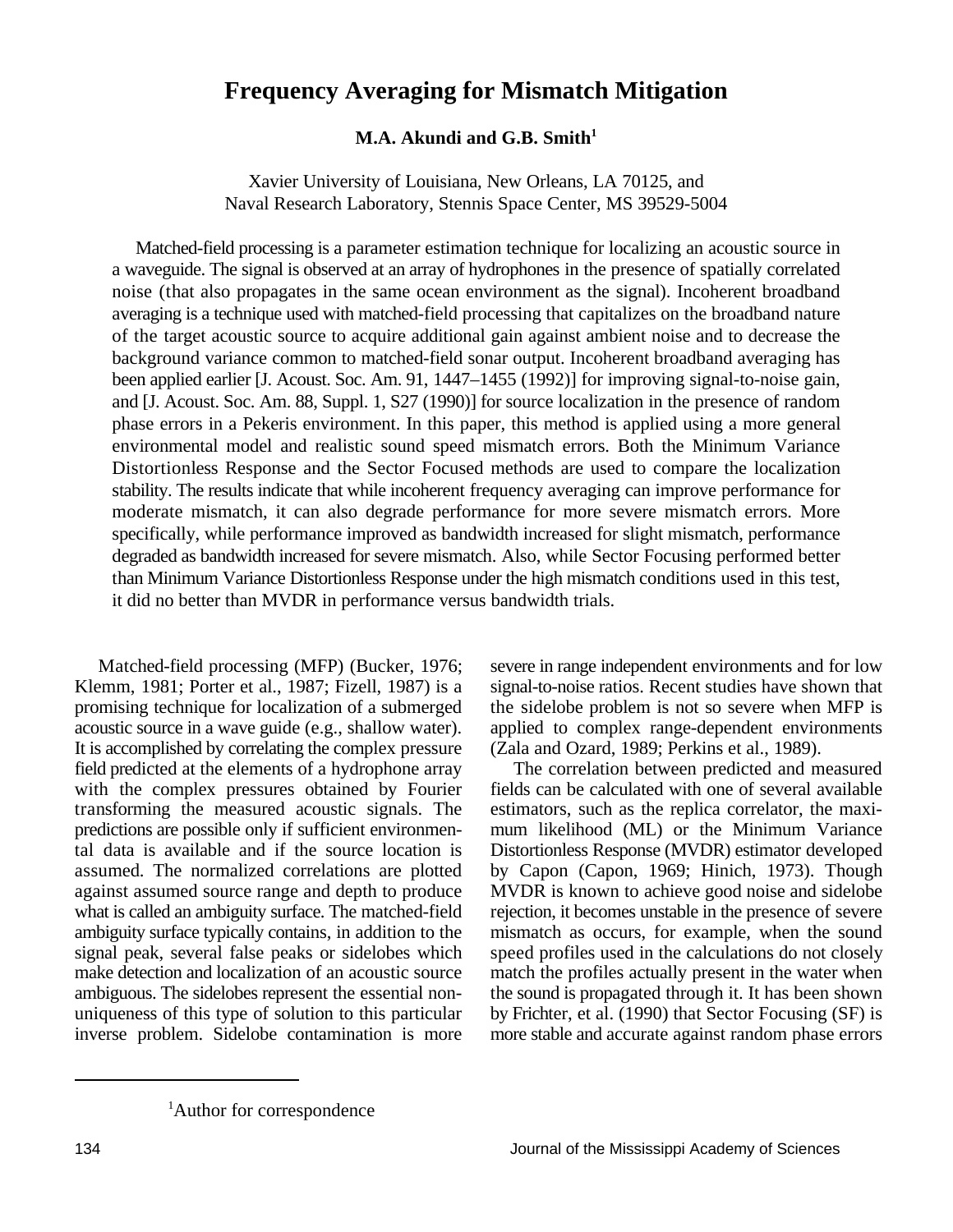in source localization. Smith et al. (1993) used a mode Acoustic Propagation (SNAP) model (Jensen

the search region even though the noise source itself density and attenuation; and a constant speed, density may be far removed from the region. The incoherent and attenuation in the bottom. broadband averaging technique demonstrated in the literature (Smith et al., 1992, 1990; Akundi, 1992) enhances the capability of already existing processing techniques by suppressing the noise and signal sidelobes through incoherent averaging of several MFP ambiguity surfaces produced at different processing frequencies. The rationale behind this technique is that the locations of the noise and signal sidelobes on the ambiguity surface are generally frequency dependent whereas the location of the signal peak is generally independent of the frequency. Incoherent frequency averaging should therefore enhance the signal peak and suppress the sidelobes. In this paper, we used both MVDR and SWSF in conjunction with incoherent frequency averaging to compare the stability of the localization performance of MVDR and SWSF under mismatched conditions.

As a preparation to the simulation studies to be presented later in this paper, we introduce the environmental and noise models that are used in this study. A detailed discussion of incoherent broadband averaging of the ambiguity surfaces was done earlier (Smith et al., 1992) by one of the authors, and a detailed discussion of the philosophy and implementation of SWSF was also done earlier (Smith et al., 1993) by one of the authors. The reader may refer to those articles for details.

sound to any great distance in shallow water occurs of the contributions from the noise sources. A rankprimarily through normal mode propagation. This is one matrix is formed as the outer product of this due to the fact that significant reflection from the vector of complex pressures with itself. Several such surface and sediment bounds the wave propagation in realizations are averaged to obtain the final (full rank) the vertical, thus creating a cylindrically symmetric simulated noise-only covariance matrix. Each waveguide. This symmetry is rarely exact in an actual realization is prepared with noise sources displaced shallow water environment. But the range from their positions in the previous realization in a independent, cylindrically symmetric case possesses way that simulates ship speeds between 0 knots and 14 most of the salient features that are essential in a knots. The time between realizations is simulated to be study such as this one. 1 s. The rank-one matrix from the signal source is

"sliding window" implementation of sector focusing and Ferla, 1979). This model was chosen because it (denoted SWSF herein) to demonstrate the superior- enables acoustic conditions in shallow water ocean ity of SWSF over MVDR against sound speed mis- environments to be treated realistically while match. The maintaining reasonable computational requirements. Ambiguity surfaces produced by MFP suffer from The environment consists of a half space divided into sidelobe contamination due to the primary source and three layers: a depth variable water column sound competing discrete noise sources (e.g., surface ships). speed with constant density and volume attenuation; a Noise sidelobes can occur at ranges and depths within depth variable sediment sound speed with constant

*Noise Model—*Of major importance in MFP is the manner in which processing algorithms deal with various components of the ambient noise field presented to the array. The noise field can be subdivided roughly into two categories—ocean noise and system noise. System noise can be further subdivided into two components which are either uncorrelated or correlated at the hydrophone array. Ocean noise can be roughly subdivided into near and farfield components. Both these noise components are correlated at the hydrophone array. In the following simulations, two noise components have been incorporated into the model: a white noise component to simulate uncorrelated noise components and a (correlated) farfield noise component. The white noise component is modeled by adding a multiple of the identity matrix to the data covariance matrix. The farfield correlated noise component is obtained using a RANDI type model (Hamson and Wagstaff, 1983) and is also added to the data covariance matrix.

*Environmental Model—The transmission of pressures at the array is calculated as a coherent sum* way that simulates ship speeds between 0 knots and 14 The calculations for the acoustic pressure field added to the noise-only covariance matrix after being were performed using the SACLANTCEN Normal-<br>appropriately weighted to achieve the desired signal-In this work we have used the RANDI noise model to calculate noise-only data covariance matrices by assuming several discrete point sources randomly distributed over range from 10 km to 100 km, at a depth of 7 m. The signal source is placed at a range of 5 km. This is meant to simulate a shipping channel behind the signal source. A vector of complex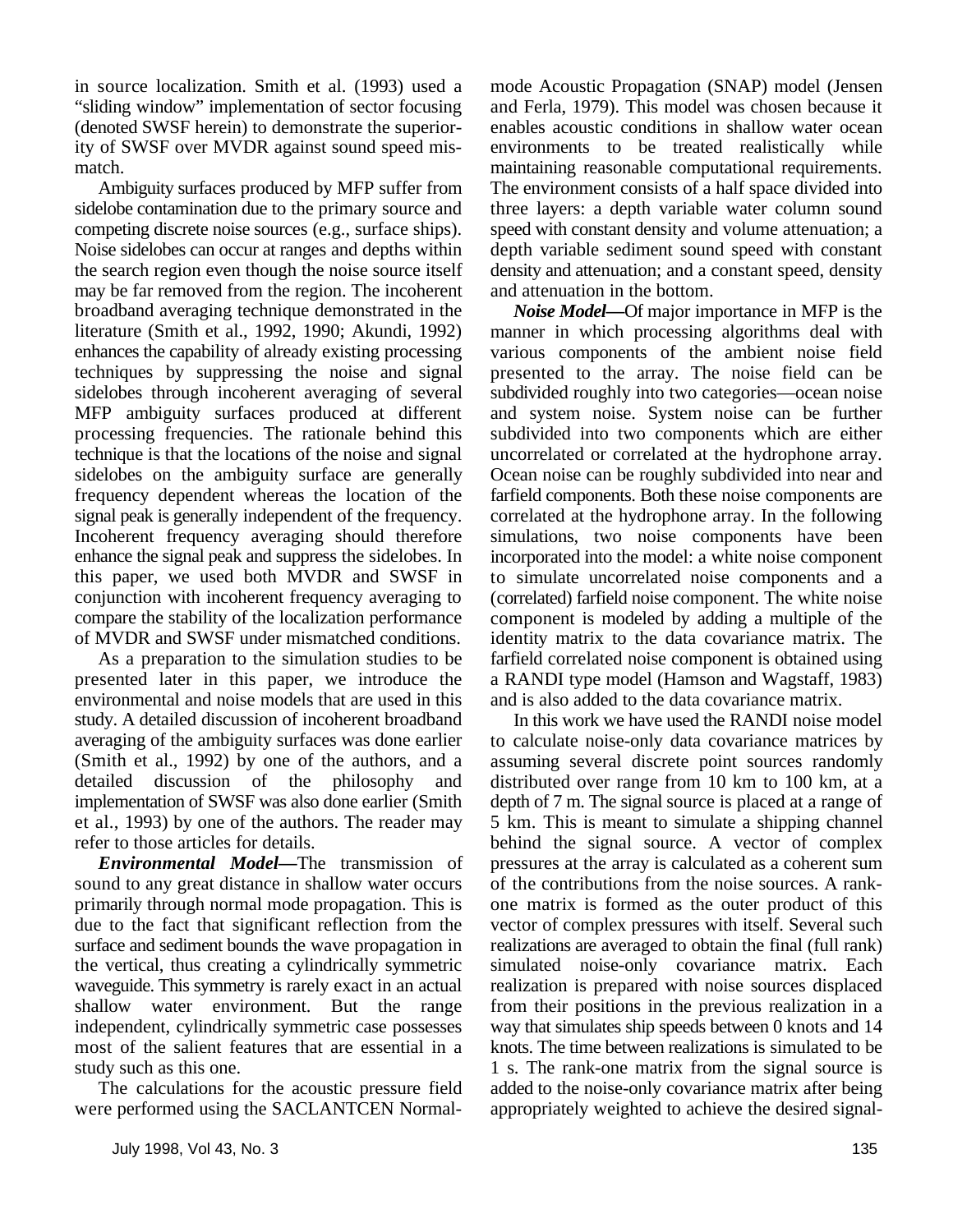*Configuration of the Simulated Experiment—*The experiment simulated here is performed *Simulations—*The parameters used to represent in a range independent, shallow water waveguide of the mid-latitude summer environment assumed for the layer of 500 m thickness, 2 g/cc density and an are essentially identical to those used by Feuillade et acoustic attenuation of  $0.0425$  dB/ $\lambda$ . These are al. (1989). In the present work, we are only dealing underlain by an isospeed, semi-infinite basement with with the variations in the water column sound speed that reflections at the sediment-basement interface mismatch error has the greatest impact on matched may be neglected. Shear wave propagation was not field localization. Also, it presents the greatest incorporated into the problem. A vertical line array of problem because it is subject to dynamics which vary column is suspended in the waveguide and extends (eddies) as compared to sediment dynamics which from 3 m to 98 m depth. The hydrophones therefore vary over months to years. In principle, the sediment have a spacing of 5 m which is adequate for proper could be adequately sampled so that successful sampling of the first 20 modes since the sampled matched field localization could occur in that region mode functions are approximately sinusoids with for several months before the sediment sampling had wavelengths equal to twice the water depth divided to be repeated. But the water sound speed profile by the mode number. Thus, adequate spatial sampling would have to be sampled at all points in the region occurs when the hydrophone spacing is equal to the from moment to moment, and this is clearly impossible distance between nodes for the highest order mode even in principle. Thus, the matched field community sampled. The source is placed at a depth of 75 m and is most concerned with the type of mismatch that is a range of 5 km from the array. The search region being addressed in this paper. extends from 2 m to 98 m depth, and from 3 km to 7 Figure 1 shows the generic sound speed profile for km in range. a mid-latitude environment and a typical sediment for

size, placement and dimensionality for its column sound speed profiles used in the experiment. implementation. The sliding window implementation However, at the scale of Fig. 1, it is difficult to see the used here and in some previous studies (Smith et al., various profiles. 1993) places the sector so that the current search Figure 2 shows the water column profiles on a point is contained within it. Hence, the sector slides scale which allows their differences to be seen. The along with the search point. When the search point is line marked with 0% shows the un-mismatched profile near a boundary of the search space, it is not centered used to simulate the data. The other curves show the near a boundary of the search space, it is not centered in the sector; otherwise, the search point is centered mismatched profiles used to generate the mismatched in the sector. The sector size and dimensionality replicas for matched field processing. They are (number of eigenvectors used) are usually chosen by denoted by -10%, -20% and -30%, respectively, trial and error. Here the sector size was chosen to be indicating the percent of a depth variable, historical 200 m in range and 20 m in depth with a standard deviation that was subtracted from the dimensionality of 7. This gives a performance midway original profile to generate the mismatched profiles

to-noise ratio. White noise is added as the appropriate between MVDR and standard linear replica correlator. multiple of the identity matrix. That is, its performance should be more stable against Two quantities are used to define the levels of the mismatch than MVDR (but not as stable as linear two types of noise: the signal-to-noise ratio (SNR), replica correlator) with a significantly higher resolving and the modal-to-white noise ratio (MWR), where ability than linear replica correlator (but with not as  $MWR = 10 log$  [power in modal component/power in suppression characteristics should be midway between white component]. (1) linear replica correlator and MVDR. While these In the present work, all the ambiguity surfaces were they are commensurate with what is observed on the produced with an MWR of 10 dB and an SNR of -10 ambiguity surfaces generated, and they are mentioned dB. in order to give the reader some intuition for expected much resolving ability as MVDR). Its sidelobe characteristics are not being quantified in this work, sector focused performance here.

100 m depth and 1 g/cc density overlaying a sediment simulations of water column sound speed in this work properties matching the base of the sediment layer so profile since it is well known that this type of 20 evenly spaced hydrophones spanning the water over minutes (solitons) to hours (fronts) to days

Sector focusing requires the choice of a sector a shallow water area. Shown in Fig. 1 are all the water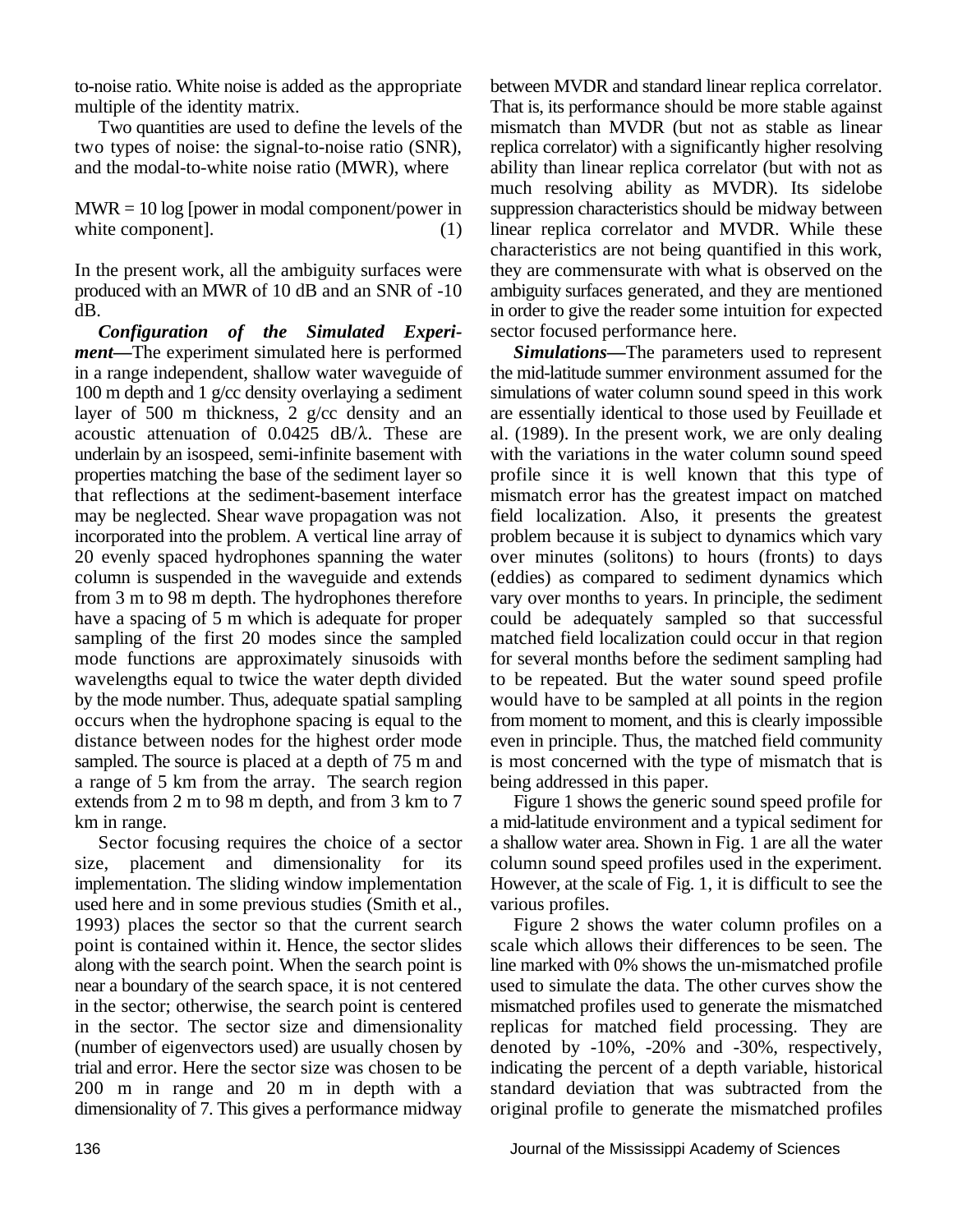

**Figure 1. Simulation environment showing water column sound speed profiles and sediment sound speed profile.**

see that by using this method, the profile gradient was computational efficacy.<br>varied together with the offset, so that mismatch was The apparent reduction of clutter with increasing varied together with the offset, so that mismatch was

-30% using the MVDR and SWSF estimators. Sixteen ambiguity surfaces were created in the frequency range of 150 Hz to 300 Hz (1 octave) with frequency values spaced 10 Hz apart. A sample component MVDR surface prepared at 150 Hz is shown in Fig. 3 for the -10% mismatch case, while the average over the 16 MVDR surfaces (1 octave) is shown in Fig. 4.

It is clear from Figs. 3 and 4 that all of the surfaces are dominated by surface noise. However, at this slight mismatch (-10%) the highest submerged peak on all the component surfaces as well as the averaged surfaces is the source peak. All averaging adds to this case is a cleaner surface with fewer false submerged targets. This is true for



**Figure 2. Water column sound speed profiles used in the simulations showing % mismatch.**

(Feuillade et al., 1989). Careful examination of Fig. 2 this is an artifact caused by processing only 10 modes shows that the deviation of the sound speed profile is for each of the frequencies—a practice which was not uniform and gradually increases with depth. We followed throughout the entire paper for component surfaces as the frequency is increased, but

simulated which was realistic from the point of view frequency is caused by the fact that there are more of matched field processing. modes for higher frequencies than for lower In this study we investigated the effect of frequencies, but the clutter information is distributed frequency averaging on source localization with water uniformly (a simplifying assumption) over all the column sound speed mismatches of -10%, -20% and modes. Thus, the clutter information per mode



SWSF as well as for MVDR. There is **Figure 3. Sample component MVDR ambiguity surface (150 Hz)** a trend toward less clutter in the used for frequency averaging for the -10% mismatch case.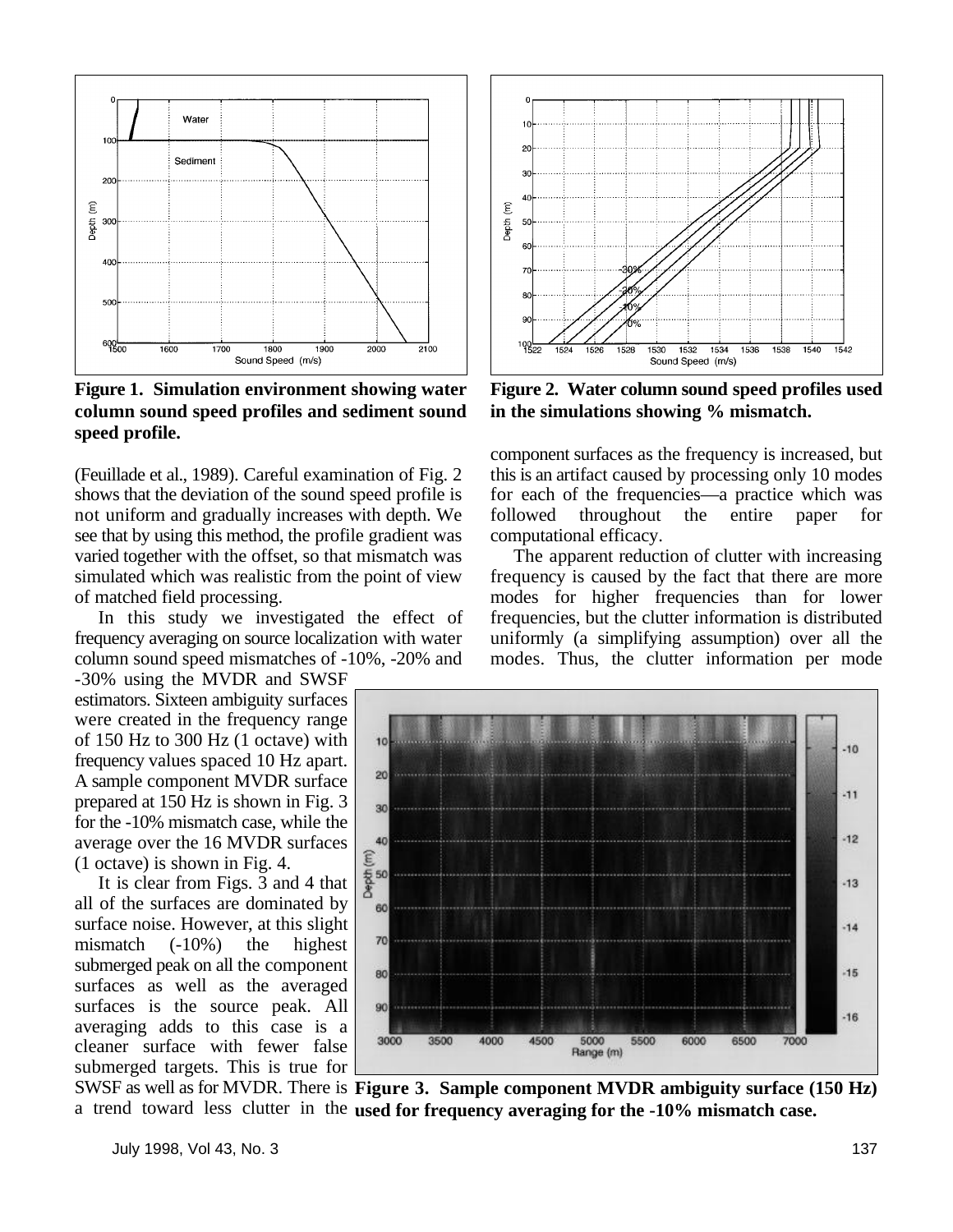

**Figure 4. MVDR surface for the -10% mismatch case averaged over 1 octave.**

seen in Fig. 5 as compared to Fig. 4 since fewer



eigenvectors are available to SWSF to null out sidelobes. Other than that there is very little difference between the averaged MVDR and SWSF surfaces (Figs. 4 and 5).

As mismatch is increased to -20%, both MVDR and SWSF suffer signal peak degradation. This is caused by the frequency dependence of the mismatch induced range localization error addressed by Shang and Wang (1991) which spreads the peak in range so that averaging is not as effective as it would be without this complication.

At -30% mismatch, comparison of the MVDR component surface for 150 Hz (Fig. 6) and the SWSF component surface for 150 Hz (Fig. 8) shows that the component surfaces localize the target at the wrong location with considerable clutter. The clutter

decreases with increasing frequency. so there is less problem at all frequencies seems to be worse for clutter information in 10 modes at higher frequency SWSF (Fig. 8) than for MVDR (Fig. 6). The averaged SWSF (Fig. 8) than for MVDR (Fig. 6). The averaged than there is in 10 modes at lower frequency. surfaces (Figs. 7 and 9) show smoothing of the Sector focused processing is done in a reduced background (i.e., clutter reduction), but (even ignoring dimension subspace of the vector space spanned by surface noise peaks) MVDR incorrectly localizes on a the eigenvectors of the data covariance matrix (Smith sidelobe at 6680 m range while SWSF incorrectly the eigenvectors of the data covariance matrix (Smith sidelobe at 6680 m range while SWSF incorrectly et al., 1993). This gives rise to the additional structure localizes on a bottom position at 5120 m range. At this localizes on a bottom position at 5120 m range. At this maximum mismatch (considered in this paper) it is

> clear that the spreading caused by the mismatch induced localization error has completely smeared the target signal response so that we have gained little by frequency averaging.

> To quantify the performance of frequency averaging for the two estimators used in this study, a measure of peak height relative to background roughness was used. It is called Peak-to-Background Resolution (PBR), and is defined as

> PBR = 10 log [(Peak Height - Surface<br>Average) / Surface Standard Average) / Surface Standard Deviation], (2)

> where the surface average and standard deviation are calculated with

**Figure 5. SWSF surface for the -10% mismatch case averaged over** a small patch containing the signal **1 octave.** peak removed. This measure has been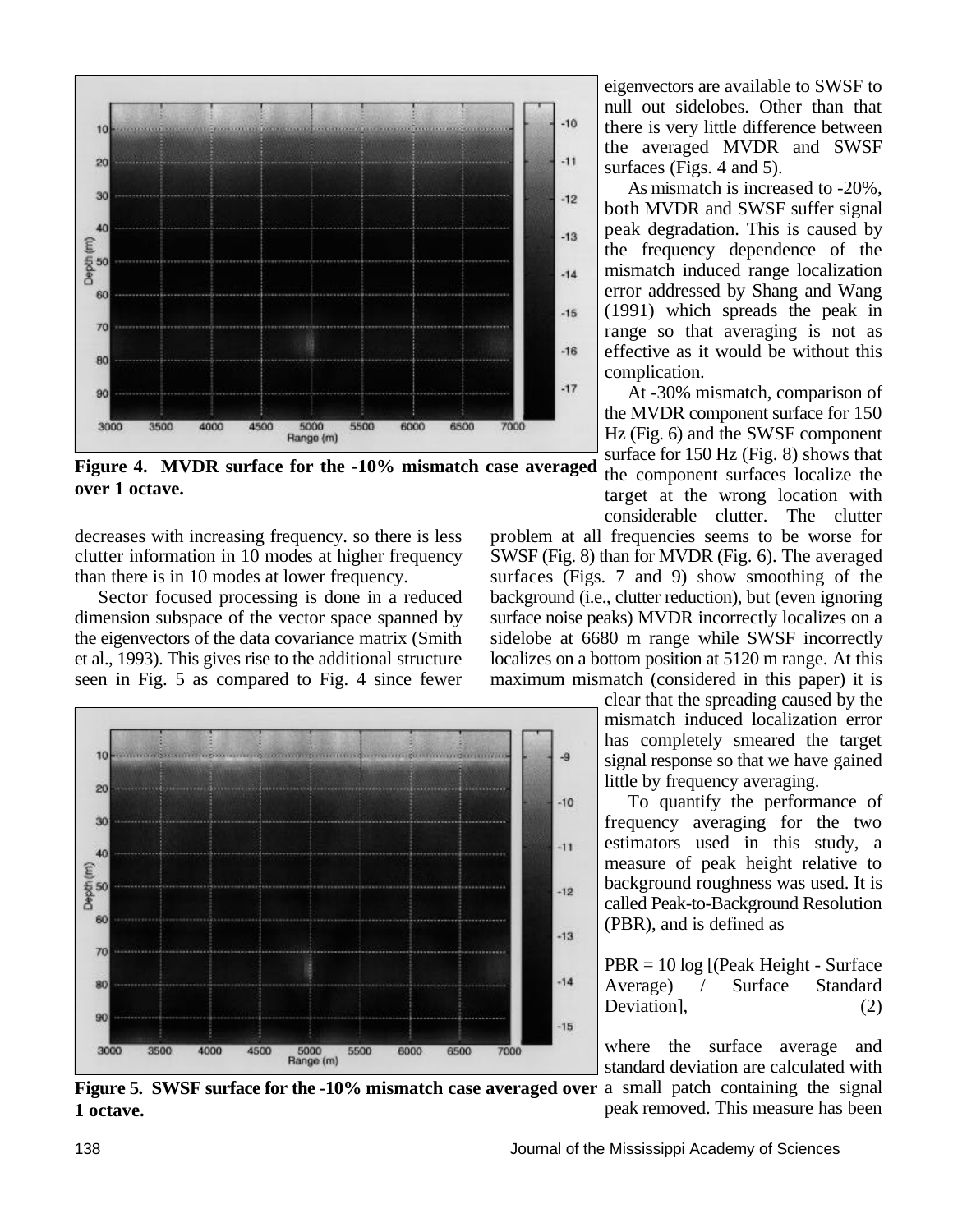used in several previous publications (Smith et al., 1990, 1992, 1993; Akundi et al., 1992) and (in lieu of a complete "Receiver Operating Characteristics" study) is the relevant performance measure here since the goal of frequency averaging is to smooth the background while enhancing the target peak. In this study, only the lower two-thirds of the ambiguity surfaces were included in the calculations of the PBRs. Hence, the effect of the surface noise on the PBR is minimized.

Figure 10 shows this performance measure plotted as a function of bandwidth for the three mismatch cases (-10%, -20% and -30%) and the

near the center frequency (225 Hz) and adding frequencies on alternate sides of center mismatch case. Had the performance versus bandwidth [220, 230, 210, 240, 200, 250, 190, 260, 180, 270, would not have been apparent. 170, 280, 160, 290, 150, 300 Hz]. These 16 It can also be seen from Fig. 10 that for the -30%

for the least severe mismatch case (-10%)! For the more severe mismatch cases, increasing bandwidth lowers performance. This is, of course, a direct result of the frequency dependence of the mismatch induced range localization error mentioned earlier.

Another very noticeable feature of Fig. 10 is the smoothness of the MVDR performance curves relative to those of SWSF. The reason for the variance in the SWSF performance plots (also noticeable to a much lesser degree in the MVDR performance plots) is the greater variation in (ambiguity surface) peak height across frequency with SWSF than with MVDR. For MVDR that



two estimators considered. The Figure 6. Sample component MVDR ambiguity surface (150 Hz) bandwidth was increased by starting used for frequency averaging for the -30% mismatch case.

until all component frequencies from 150 Hz to 300 been calculated by including frequencies in increasing<br>Hz were included. The specific order of inclusion was (or decreasing) order, the variation in either plot (or decreasing) order, the variation in either plot

component frequencies comprised the full octave of mismatch case, SWSF did produce a significantly averaging used in this study. higher value of PBR than did MVDR. In fact, the The most striking feature of Fig. 10 is that SWSF PBR is higher for the -30% case than it is for performance increases with increasing bandwidth only the -20% case. These anomalies are not important



variation was 1.5 dB, whereas for **Figure 7. MVDR surface for the -30% mismatch case averaged** SWSF it was 2.9 dB in the -10% over 1 octave.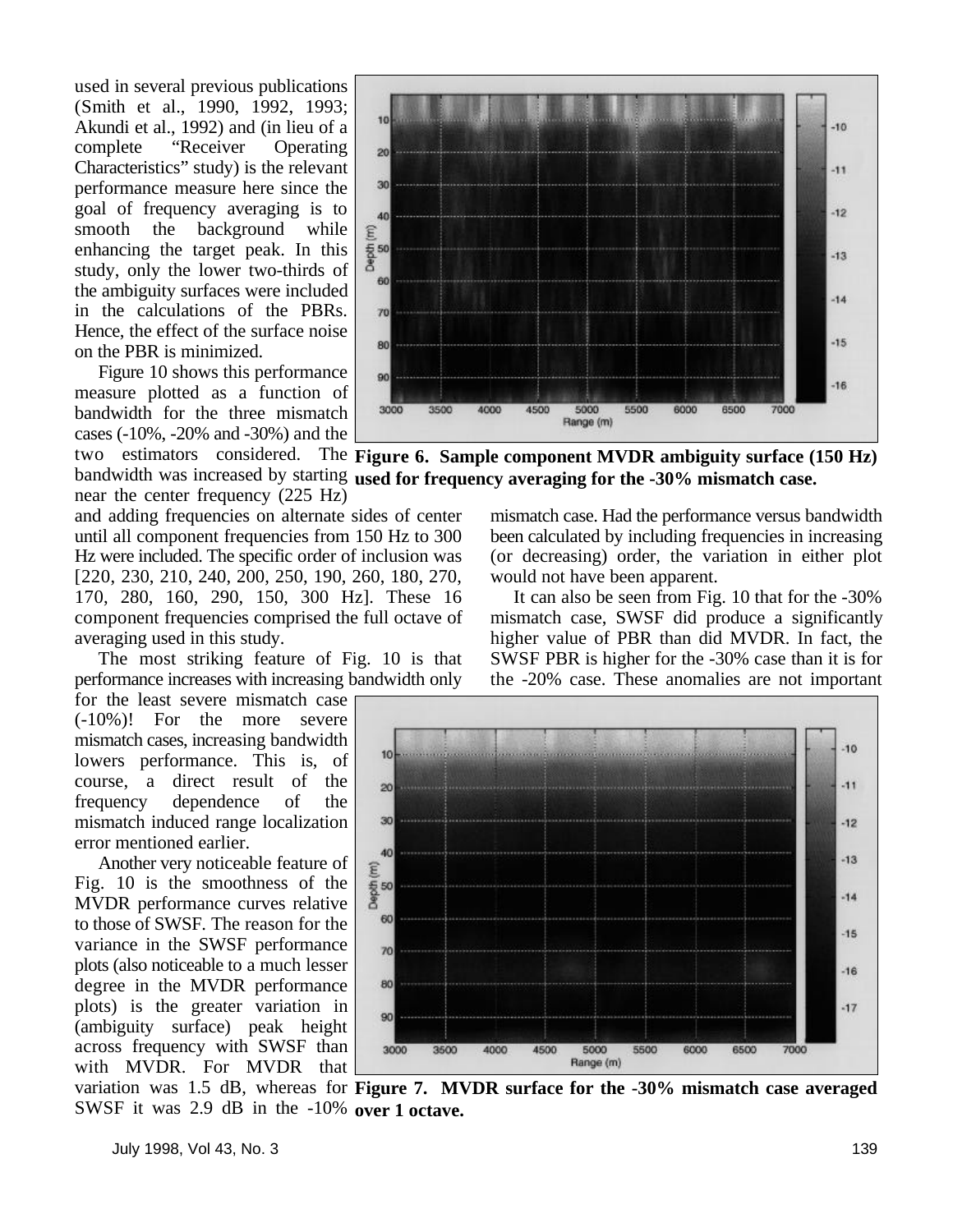

**Figure 8. Sample component SWSF ambiguity surface (150 Hz) used for frequency averaging for the -30% mismatch case.**

since such small changes in PBR are being considered<br>here (0.5 dB for SWSF). That SWSF out-performed

The performance of the incoherently frequency MVDR for a given case is a hollow point given that averaged MVDR and SWSF matched field estimators the performance for this case failed to increase with was compared at low signal-to-noise ratio in a bandwidth. The realistic, mismatched shallow water environment. The CONCLUSION bandwidth will not necessarily improve performance! startling conclusion of this paper is that increasing



**Figure 9. SWSF surface for the -30% mismatch case averaged over 1 octave.**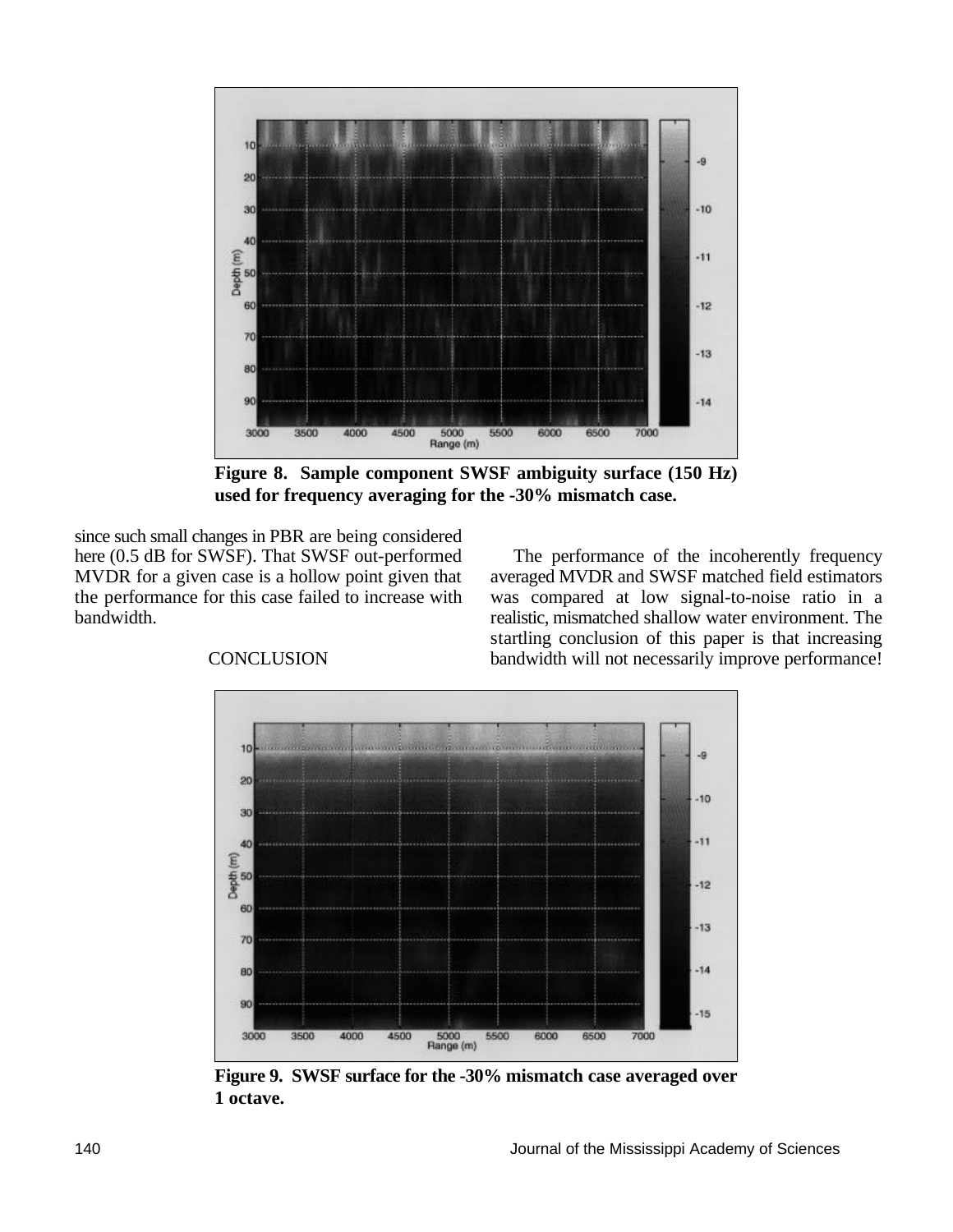Performance did improve as bandwidth was increased of the MVDR versus SWSF performance curves (PBR

better incoherent frequency averaging than MVDR. This was to be demonstrated by comparing the slopes

when the mismatch was slight, but performance vs. bandwidth). Disqualifying the higher mismatch degraded for both estimators as bandwidth increased cases for obvious reasons, the comparison must be for severe mismatch. This is, of course, a direct result made only for the -10% mismatch case. The slope of of the frequency dependence of the mismatch induced the MVDR performance curve shown in Fig. 10 is range localization error. 0.00763 dB/Hz, while for SWSF it is 0.00452 dB/Hz.<br>The hope was that sector focusing would produce Thus, sector focusing averages no better than MVDR. Thus, sector focusing averages no better than MVDR.



**Figure 10. Performance measure (PBR) versus bandwidth for the three mismatch cases and two estimators considered in this study.**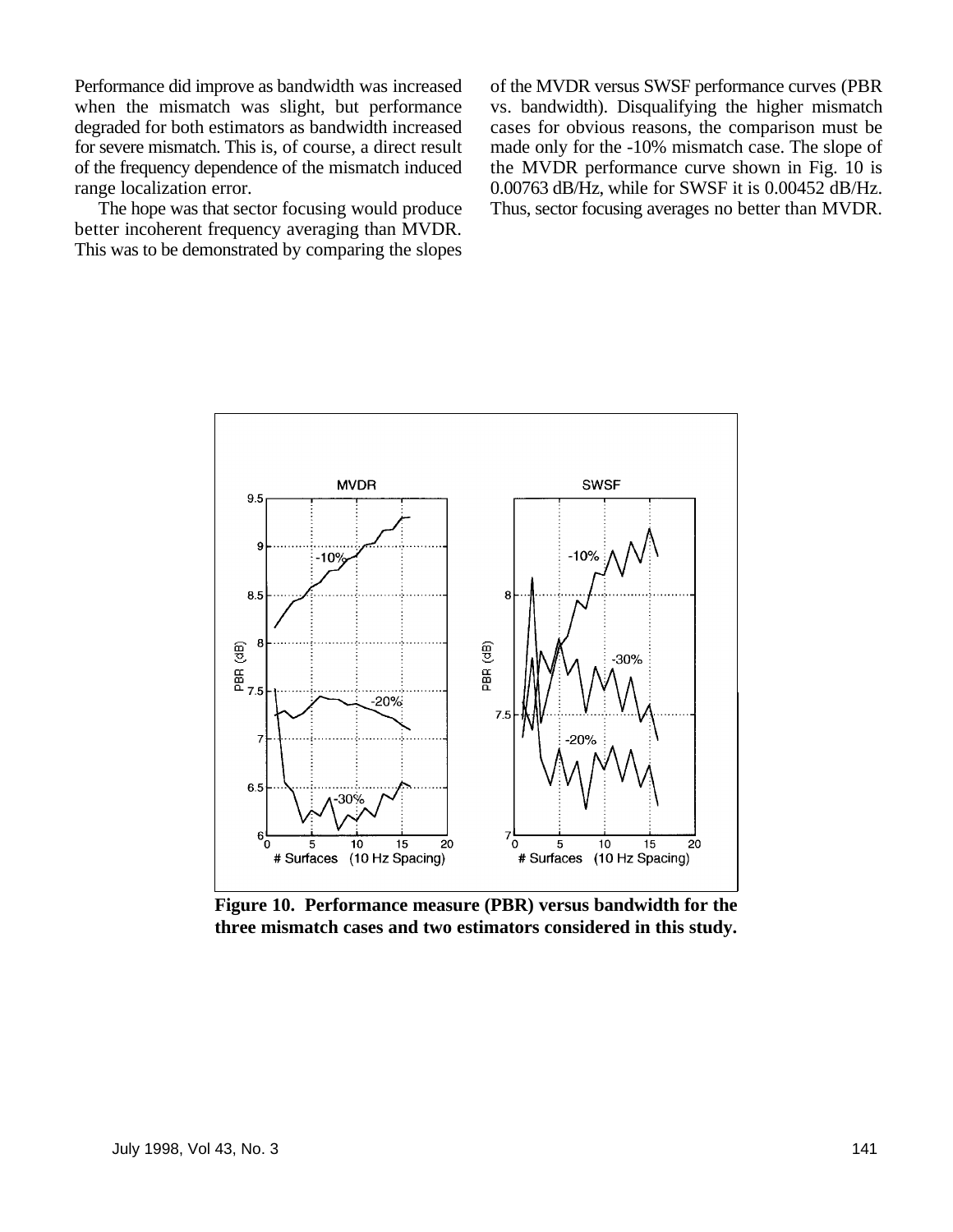#### ACKNOWLEDGMENTS

This work was sponsored by the Office of Naval Research, with technical management provided by the Naval Research Laboratory, Stennis Space Center, Mississippi. One of the authors (M.A. Akundi) acknowledges the NAVY-ASEE Summer Faculty Research Program for providing financial support.

#### LITERATURE CITED

- Akundi, M.A., S. Garel, G.B. Smith, and H. A. Chandler. 1992. Matched-field source localization using incoherent frequency averaging for sound speed mismatch and array element location errors in a shallow water environment. J. Acoust. Soc. Am. 92:2447.
- Bucker, H.P. 1976. Use of calculated sound fields and matched field detection to locate sound sources in shallow water. J. Acoust. Soc. Am. 59:368–373.
- Capon, J. 1969. High resolution frequency-wavenumber spectral analysis. Proc. IEEE 57:1408–1418.
- Feuillade, C., D.R. Del Balzo, and M.M. Rowe. 1989. Environmental mismatch in shallow water matched-field processing: Geoacoustic parameter Variability. J. Acoust. Soc. Am. 85:2354–2364.
- Fizell, R.G. 1987. Application of high-resolution processing to range and depth estimation using ambiguity function methods. J. Acoust. Soc. Am. 82:606–613.
- Frichter, G.M., C.L. Byrne, and C. Feuillade. 1990. Sector focused stability methods for robust source localization in matched-field processing. J. Acoust. Soc. Am. 88:2843–2851.
- Hamson, R.M., and R.A. Wagstaff. 1983. An ambient-noise model that includes coherent hydrophone summation for

sonar system performance in a noisy shallow water environment. SACLANTCEN Report SR-70.

- Hinich, M.J. 1973. Maximum-likelihood signal processing for vertical array. J. Acoust. Soc. Am. 54:499–503.
- Jensen, F.B., and M.C. Ferla. 1979. SNAP: The SACLANTCEN Normal-Mode Acoustic Propagation model. SACLANTCEN Memo, SM-121.
- Klemm, R. 1981. Range and depth estimation by line arrays in shallow water. Signal Process. 3:333–344.
- Perkins, J.S., M.D. Collins, and W.A. Kuperman. 1989. Threedimensional matched field processing and eigenvalue analysis and time domain signal processing methods. Matched-field processing workshop, Victoria, BC.
- Porter, M.B., R.L. Dicus, and R.G. Fizell. 1987. Simulations of matched-field processing in a deep-water Pacific environment. IEEE J. Ocean. Eng. OE-12:173–181.
- Shang, E.C., and Y.Y. Wang. 1991. Environmental mismatching effects on source localization processing in mode space. J. Acoust. Soc. Am. 89:2285–2290.
- Smith, G.B., H.A. Chandler, and C. Feuillade. 1993. Performance stability of high resolution matched-field processors to sound speed mismatch in a shallow water environment. J. Acoust. Soc. Am. 93:2617–2626.
- Smith, G.B., C. Feuillade, and D.R. Del Balzo. 1992. Matchedfield processing enhancement in a shallow-water environment by incoherent broadband averaging. J. Acoust. Soc. Am 91:1447–1455.
- Smith, G.B., and C. Feuillade. 1990. Stability of incoherentfrequency averaged matched field processing against random phase errors. J. Acoust. Soc. Am. Suppl. 1, 88:S27.
- Zala, C., and I. Ozard. 1989. Matched-field processing in a range dependent environment. Matched-field processing workshop, Victoria, BC.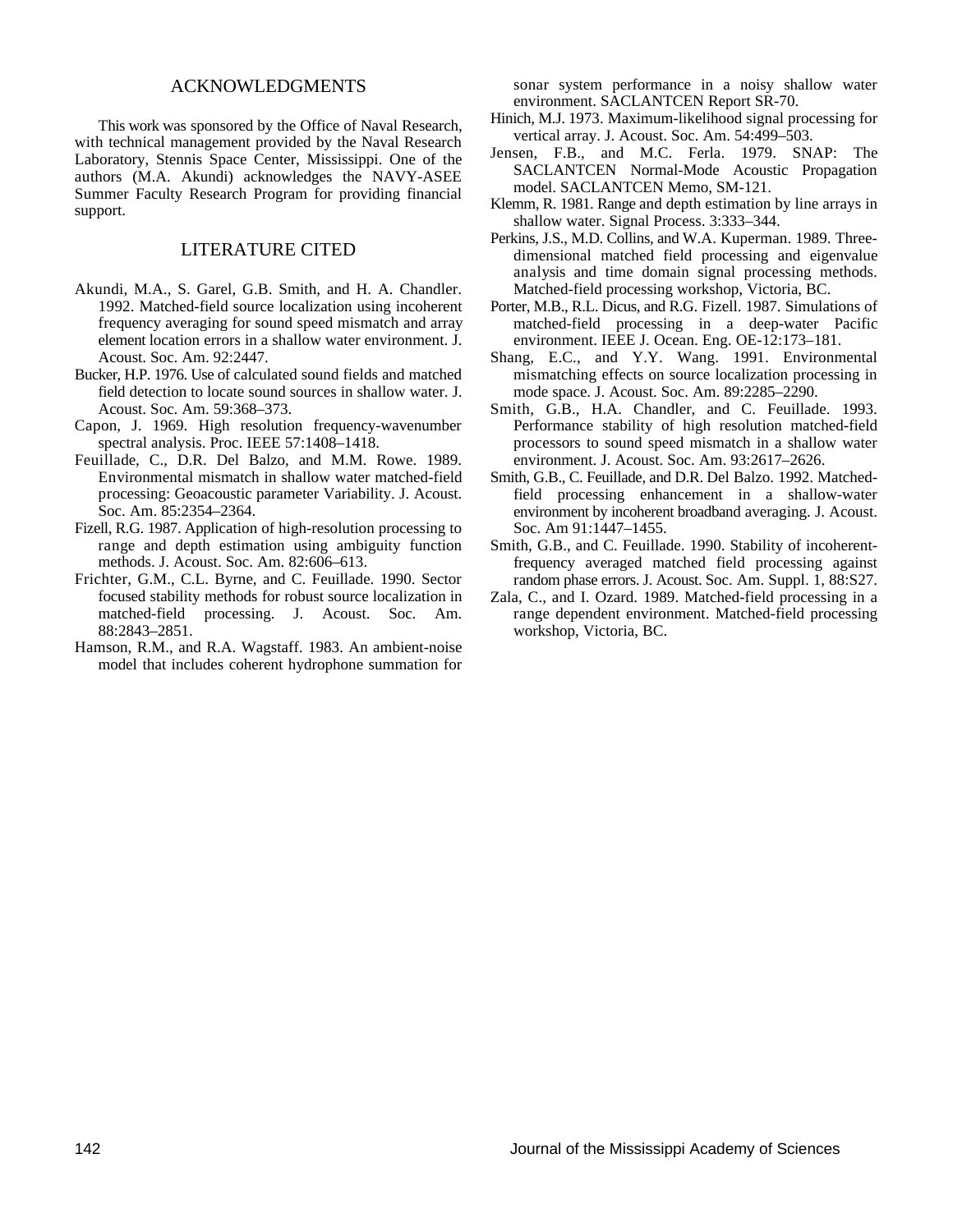### **Work Under Way on New Museum of Natural Science**

In March 1995 the Mississippi Legislature appropriated \$14 million in funding for the new Natural Science Museum building in LeFleur's Bluff State Park and, in doing so, set off an extensive planning effort to assure that the funds were used to the best possible advantage.

During the past two-years the Museum staff and the architectural firm, Barlow, Eddy & Jenkins, have researched the latest innovations in Museum architecture and have analyzed our services to design the best building for the needs of our audience. The new Museum will provide greater access to existing educational programs, as well as new interpretive opportunities. Special emphasis will be placed on resource management, wetlands restoration, and protection of threatened, rare, and endangered species.

The Museum's existing theme, "Mississippi's Web of Life," has provided a dynamic interpretive framework and will remain the focus of the new facility's exhibits programs. The theme will be enhanced through access to a variety of interpretive exhibits and nature trails designed to prompt first-hand exploration of the natural world.

By providing both indoor and outdoor educational settings, the new Museum facility will enable students, teachers, and other visitors to view environmental, conservation, and other scientific studies in the context of everyday life.

Exhibits will be designed to please the eye with a variety of different views of the state's unique life forms, past and present, and to educate visitors on the importance of relationships that bind living things to one another. The goal of the new exhibits plan is to spark interest in and provide understanding of mankind's critical role in determining the status and future prospects of life in Mississippi and the world at large.

The exhibit design criteria includes providing freedom of movement and a variety of sensory experiences for visitors, as well as a sense of continuity between indoor learning spaces and outdoor experiences.

Construction of the new Mississippi Museum of Natural Science in Le Fleur's Bluff is on schedule, with the building projected to be finished next spring and exhibit and aquarium installation to be complete by fall of 1999.

The Potomac Group, museum consultants from McLean, Virginia, have estimated that the new facility will attract at least 200,000 visitors per year.

State bond money will cover all construction costs, extensive landscaping, the aquarium system, including a large greenhouse-terrarium with lots of room for fish, turtles, alligators, and native plants.



#### **EAST ELEVATION**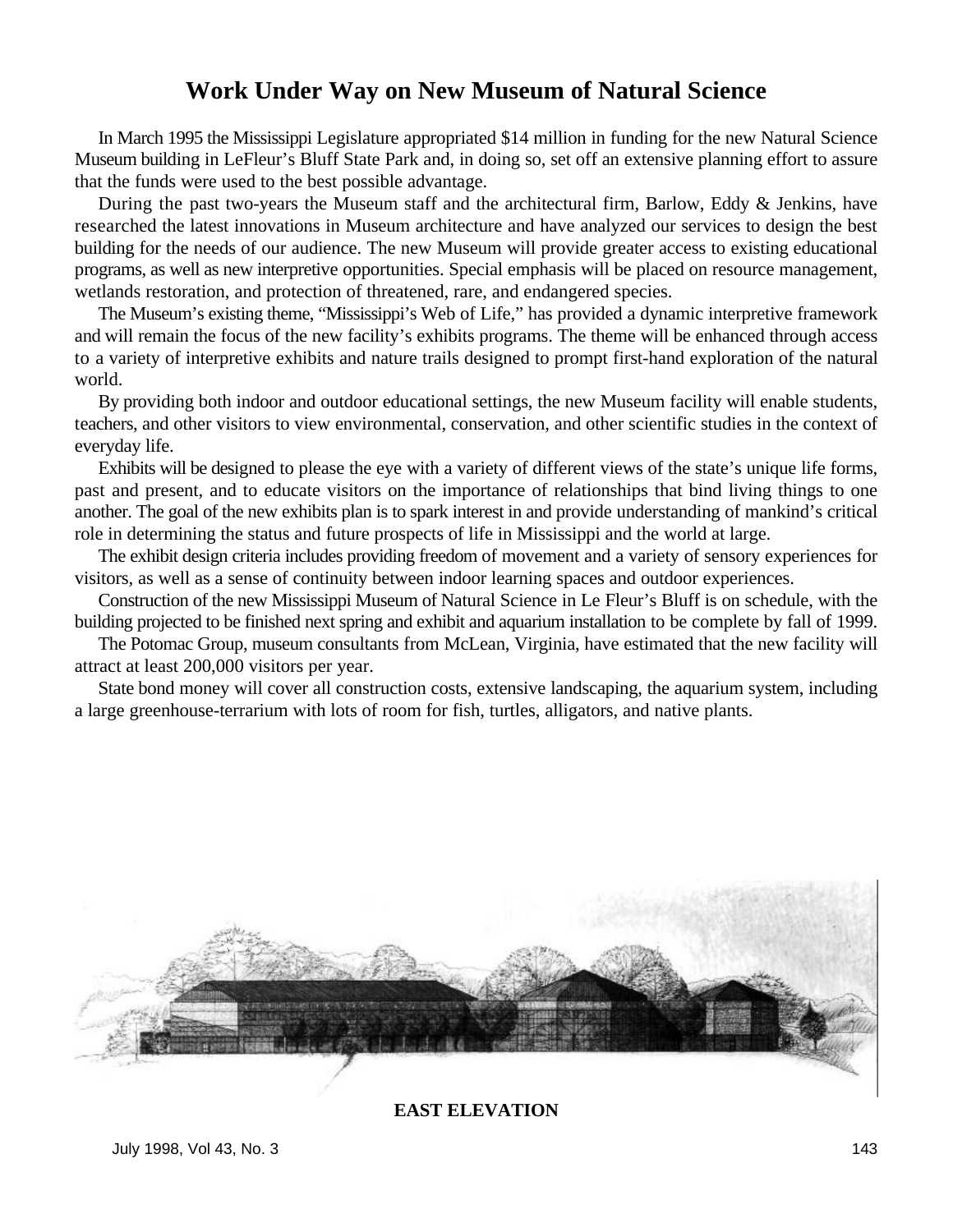When completed the new facility will provide:

- $\star$  An aquarium system with 6 times the amount of water in our present system on Jefferson Street, featuring marine and freshwater fishes
- $\star$  A 200 seat auditorium
- $\star$  Two classrooms for school groups and adult programming
- $\star$  Preschool room specially designed for our youngest visitor
- $\star$  A 2,500 sq. ft. library
- A Gift Shop
- An exhibit hall for temporary and traveling exhibits
- $\star$  Laboratories and Collection ranges to accommodate our present biological archives in a safe environment, with separate work space and collection ranges for Paleontology collections
- $\star$  Larger, more realistic habitat exhibits--representing the diverse ecosystems of Mississippi, from the Northeast Hills to the Delta Bottomlands to the Barrier Islands
- $\star$  More hands-on exhibits, including microscopes, and a bird watching area
- $\star$  More than 2½ miles of nature trails that connect the Museum site to Mayes Lake
- $\star$  300 beautiful acres adjacent to the Pearl River, including cypress swamps, sandy creek bottoms, and steep wooded bluffs

Two million dollars from the private sector is needed to cover the cost of additional habitat dioramas, native wildlife exhibits, and fossil displays.

Opportunities exist for individuals and corporations to become a part of the Museum of Natural Science through memberships and designated giving. Any size donation is certainly appreciated and can help with the new exhibits. Various levels of membership are available.



#### **WEST ELEVATION**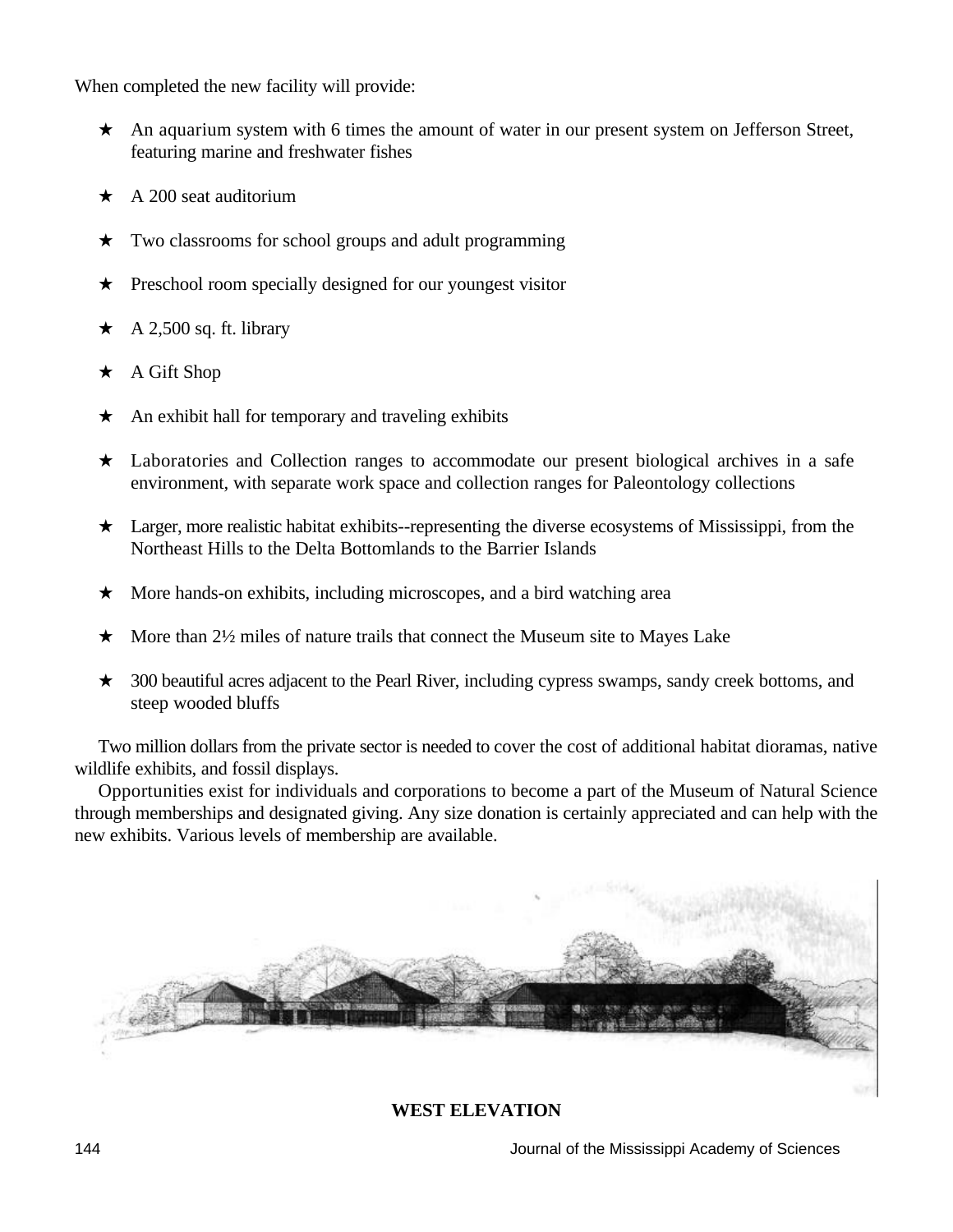## **Novel Biotechnological Applications of the Chaperone Like Activity of Protein B23**

#### **Szilvia Szebeni**

Department of Biochemistry, University of Mississippi Medical Center Jackson, MS 39216-4505

Recombinant proteins often accumulate within the cell as insoluble protein aggregates or inclusion bodies. Also, expressed proteins become denatured during purification which is a major problem in biotechnology. The purpose of this paper was to find a chaperone protein and employ it as a refolding machine. If this chaperone proves to be useful, it may help solve these current problems in the biotechnological industry. Molecular chaperones are an abundant group of proteins that facilitate the post translational folding, renaturation and transport of nascent polypeptides *in vivo*, and they also help prevent damage from heat and oxidation. Nucleolar protein B23 is an abundant, multifunctional phosphoprotein, a ribosome assembly factor and a putative molecular chaperone which could serve as a refolding system. The goal was to prove that B23 is able to function as a chaperone protein and can protect other proteins, to check the viability of *Escherichia coli* at elevated temperatures in an expression system overproducing B23, and to develop a novel refolding chromatography. It was found that *E. coli* expressing B23 had a drastically higher survival rate at elevated temperatures than *E. coli* without B23 expression. Denatured liver alcohol dehydrogenase (LADH) model enzyme was used to analyze chaperone like effects of protein B23, and it was found that the protein protected and prevented aggregation of LADH at elevated temperatures. A novel refolding chromatography, where B23 was immobilized on the affinity column, was developed to refold apparently irreversibly denatured LADH enzyme.

*Abbreviations*: LADH liver alcohol dehydrogenase; HIV-1 Human Immunodeficiency Virus-1; NAD<sup>+</sup> nicotinamide adenine dinucleotide; GdmHCl guanidine-hydrochloride; DTT dithiothreitol; SMCC succinimidyl 4-[Nmaleimidomethyllcyclohexane-1-carboxylate; IPTG isopropyl-1-thio- $\beta$ -d-galactopyranoside; BSA bovine serum albumin.

Researchers in laboratories and biotechnological task of shepherding newly made proteins away from industries alike are often confronted with protein each other and helping them fold into the correct misfolding and protein aggregation upon overexpres- shape (Fenton, Horwich, 1997). Although the sion of genes in host cells such as *Escherichia coli* functions of the numerous molecular chaperones are (Guise et al., 1996). But why doesn't this problem not fully understood, their major roles are: promoting occur in naturally living cells? These cells come with the proper folding of newly synthesized proteins, a folding machinery provided by Mother Nature in the maintaining the folding pattern of existing proteins, form of molecular chaperones. Molecular chaperones recognizing and correcting the conformations of prevent inappropriate liaisons between their charges misfolded proteins, and preventing the misfolding of and tempters that would lead them astray (King et al., proteins under stress conditions. The activities of some 1996; Buchner, 1996). One class of chaperone chaperones are carried out in specific locations within molecules, called chaperonins, performs the important the cell; i.e., in the mitochondria, endoplasmic

Szilvia Szebeni received the Mississippi Junior Academy of Sciences Overall Award for 1998. Special thanks to **The Chevron Companies** in Jackson, Mississippi, for underwriting the publication of this research paper.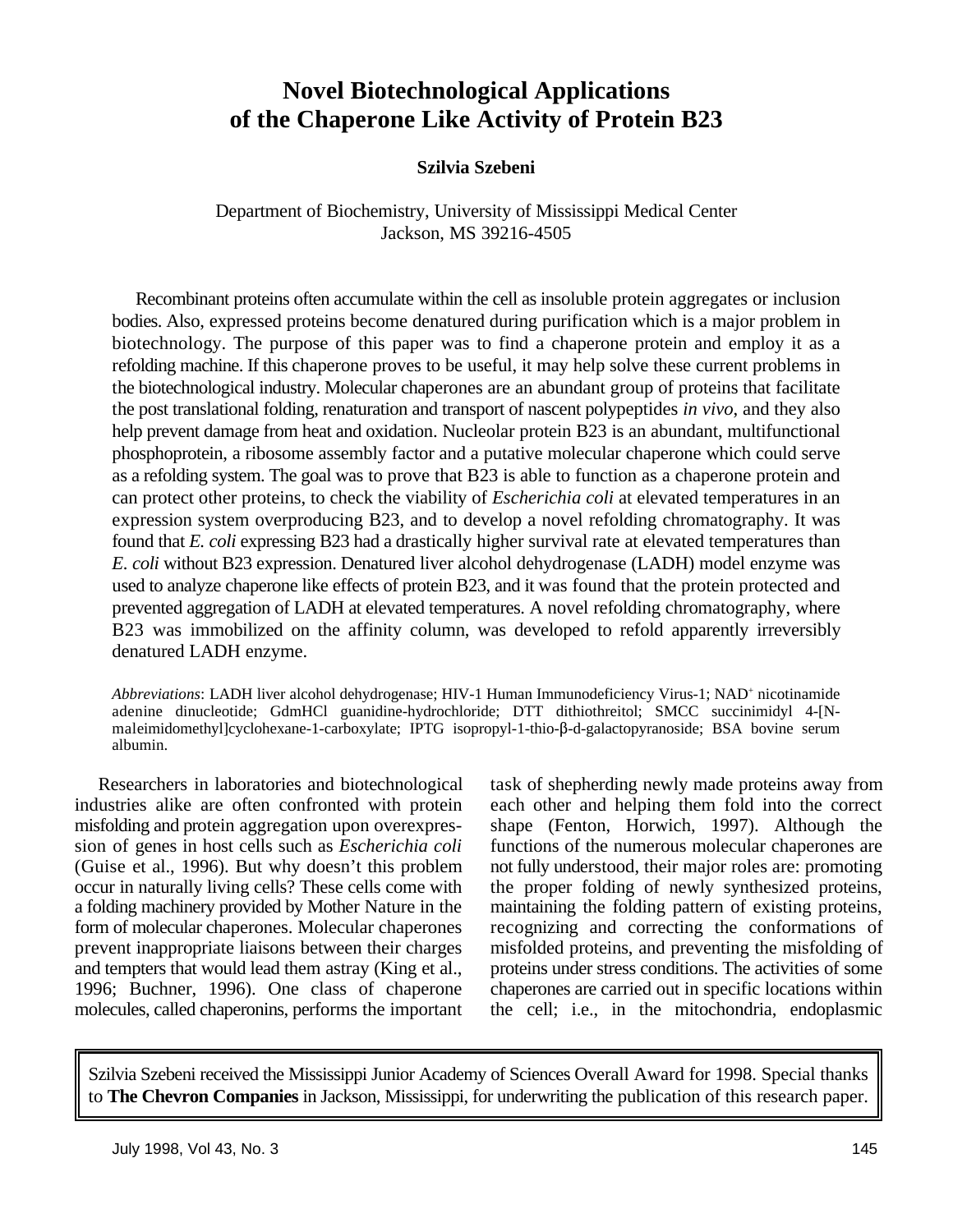reticulum, cytosol or nucleus, although a few of this report focuses on the development of a refoldchaperones are found in multiple compartments ing chromatography where the chaperone protein is

site of RNA synthesis, processing and ribosome production of continuously refolded proteins. subunit assembly (Alberts et al., 1994). This multistep process includes transcription of preribosomal RNA and attaching ribosomal RNA to ribosomal proteins MATERIALS AND METHODS which are synthesized extranuclearly. These factors simply assist ribosome synthesis and do not become a part of the ribosomes. The assembly process requires numerous nonribosomal proteins which fall into several classes. Among these classes is a group of nucleolar nonribosomal proteins which contain highly acidic and basic segments such as nucleolin, protein B23/No38 and Nopp 140 (Olson, 1990). Recent findings (Szebeni and Olson, 1998) have shown that nucleolar protein B23 prevents protein aggregation and has chaperone-like activity *in vitro*. It is believed that the natural chaperone substrates of B23 are ribosome proteins (Szebeni and Olson, 1998).

B23 is relatively small and highly acidic (molecular weight/pI =  $38,000/5.1$ ) and the level of sequence conservation among species is very high. Protein B23 is expressed in at least two isoforms (Chan et al., 1985, 1986). The two proteins, designated B23.1 and B23.2, contain 292 and 257 amino acids, respectively. In their C-terminal sequences, there is a unique 37 residue extension in B23.1 and a 2 residue extension in B23.2 (Chang et al., 1989). Protein B23 forms a specific complex with the Human Immunodeficiency Virus-1 (HIV-1) Rev protein (Fankhauser et al., 1991; Umekawa et al., 1993) which is also localized in the nucleoli of HIV-infected cells.

It is a known fact that the overexpression of foreign proteins with concomitant overexpression of chaperone proteins in *E. coli* enhances the level of certain recombinant proteins in a native folded structure (Goloubinoff et al., 1989; Escher and Szalay, 1993; Amrein et al., 1995). This gives hope to the idea that B23 as an overexpressed foreign chaperone may also be capable of renaturing recombinant proteins, and in the future it can be used as a special tool for the more effective production of other overexpressed foreign proteins by the biotechnological industry.

Numerous experiments have shown that chaperone proteins *in vitro* are able to refold damaged or unfolded proteins. From these observations arises the question of how this *in vitro* stationary folding can be transformed to a continuous process. The second half

(Hendrick and Hartl, 1993). immobilized on the matrix and could in the future be A suborganelle of the nucleus, the nucleolus is the employed by the biotechnological industry for the

*Recombinant Protein B23.1 and B23.2—*Proteins used in these studies were produced in *E. coli* and purified essentially as previously described (Umekawa et al., 1993) with a slight modification as reported earlier (Szebeni, 1996).

*Thermal Aggregation Measurement of Alcohol Dehydrogenase—*Lyophilized horse liver alcohol dehydrogenase was obtained from Fluka and used for standard aggregation assay. The aggregation of LADH upon heat denaturation was monitored by measuring the apparent absorption due to light scattering at 360 nm at  $48^{\circ}$ C for up to 80 min in teflon-stoppered, semimicro, black walled, and had a 10 mm pathlight. In each experiment the total volume in the cuvette was 400 µl. The turbidity was recorded automatically every 60 seconds. Proteins and buffers were mixed in the cuvette and kept on ice.

*Enzyme Activity Measurements of Alcohol Dehydrogenase—*Enzyme activity of LADH was assayed in 50 mm sodium phosphate buffer (pH 8.0) containing  $0.2$  mm NAD<sup>+</sup> and 1 mm ethanol in a final volume of 1 ml. The rate of reduction of  $NAD<sup>+</sup>$  was monitored spectrophotometrically at 340 nm according to the method of Lee et al. (1995).

Denaturation and refolding of LADH–LADH was denatured for 15 min in 6 M guanidine-HCl, 0.1 M phosphate buffer (pH 7.6), 0.5 mm DTT and then separated from metal ions on a Sephadex G25 column equilibrated in 0.1 M phosphate buffer (pH 7.6), 6 M guanidine-HCl (GdmHCl), 5 mm EDTA as described by Jaenicke and Rudolph (1990). The denatured protein fraction was used for refolding essays after 85 fold dilution with 0.1 M phosphate buffer (pH 7.5), 0.5 mm DTT, 3  $\mu$ M ZnCl<sub>2</sub> at room temperature. Aliquots from the diluted mixture were used to measure the enzyme activity.

*Fluorescence Experiments—*Fluorescence spectra were recorded on a Aminco A2 fluorometer at  $20^{\circ}$ C. The slit width for both excitation and emission corresponded to 4 nm, and the scan rate was 240 nm/min.

*Protein Linking to BioR-Rad Affi Gel 10—*Affi-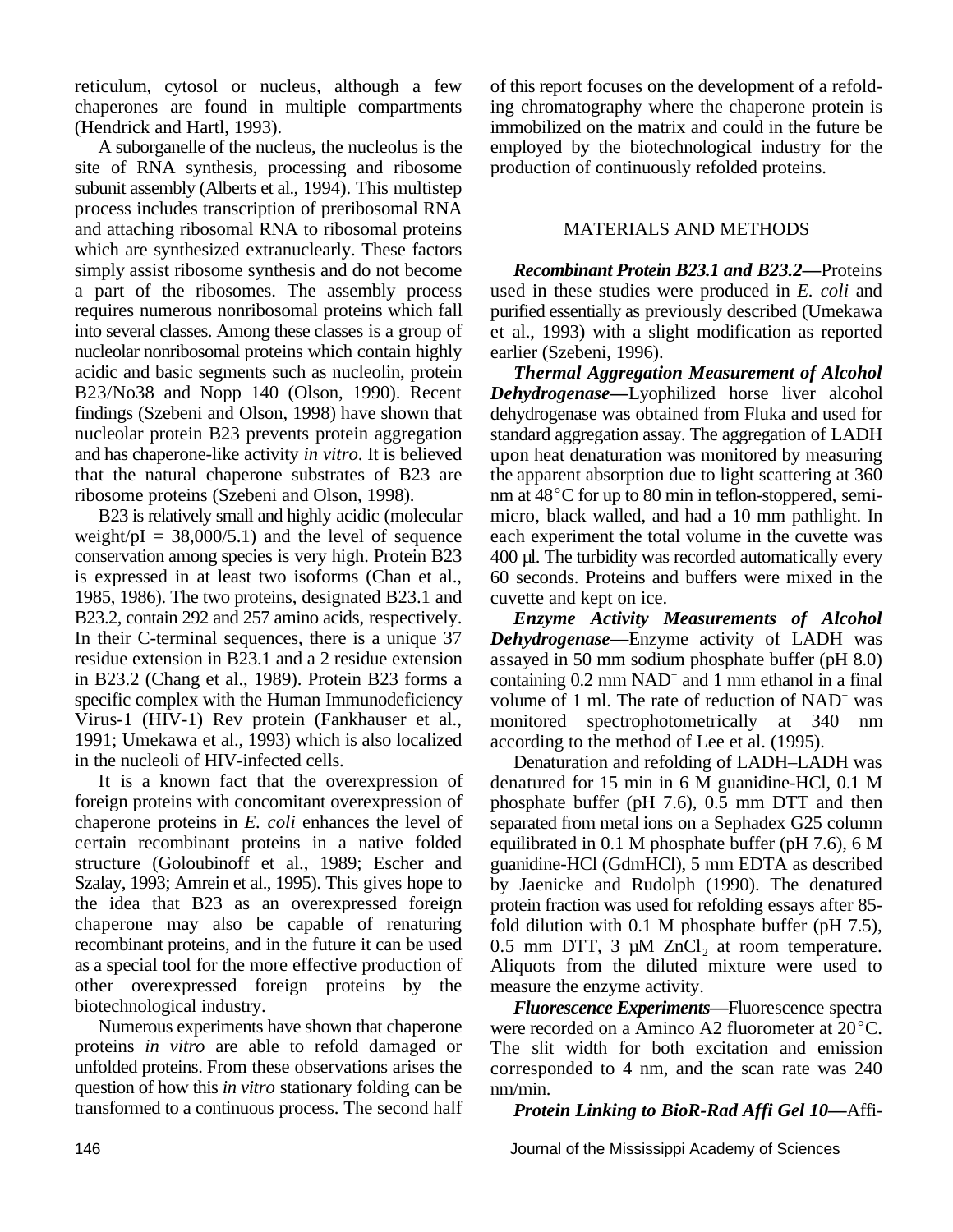Gel 10 gel is an amino terminal crosslinked agarose bacteria's thermal resistance. To determine if gel with a 6-atom, hydrophilic arm. B23 was eukaryotic chaperone-like protein B23 is able to immobilized to Bio-Rad Affi-Gel 10 as described by function in a prokaryotic cell, *E. coli* was utilized for company literature and as reported earlier (Szebeni, a bacteria death rate measurement. Two cultures were 1997). The succinimidyl 4-[N-maleimidomethyl]- exposed to elevated temperatures, the control being *E.* cyclohexane-1-carboxylate (SMCC) bifunctional *coli* cells and the second culture was the *E. coli* cells linker first reacted with the amino group of the overexpressing B23 (BL21de3). Bacteria were grown matrix. In the second step, the sulfhydryl (-SH) group and induced with isopropyl-1-thio- $\beta$ -d-galactopyran-<br>of the SMCC reacted with the B23's -SH.<br>oside (IPTG). Two 50 ml cultures were placed in the

*Bacterial Culturing—*Bacteria were cultured in LB medium and the number of living cells was determined by plating aliquots on Luria plates and counting colonies (Sambrook et al., 1989).

#### RESULTS

*1) Is Eukaryotic Protein B23 Able to Function as a Chaperone Protein in* **E. coli***?—*It is well known that overexpressed chaperone proteins in *E. coli* can raise the stability of other proteins and can protect the bacteria from the damaging effects of elevated temperatures, therefore increasing the



**Figure 1. Survival rate of** *Escherichia coli***. The cells producing B23 had a higher survival rate** after incubation of 50<sup>°</sup>C than the cells that did **not produce the chaperone. The data are shown as the mean ± SE from four determinations.**

oside (IPTG). Two 50 ml cultures were placed in the incubator at 37°C. After 30 min one set of tubes was placed at  $50^{\circ}$ C. Samples were removed at 2 hour intervals, and the numbers of surviving colony-forming units/ml were determined by the standard spread plate method on Luria plates. No ampicillin was used in the experiment. Sixty-four percent of the bacteria overproducing B23 survived the  $50^{\circ}$ C incubation, while the survival rate of the nonproducing B23 bacteria was less than 5% (Figure 1).

To determine if the overexpressed B23 contributed to the high survival rate of the test group, only one sample of B23 expressing bacteria was induced with



**Figure 2. Protection of** *Escherichia coli* **against elevated temperature after induction of protein B23 expression. IPTG induced** *E. coli* **had a higher survival rate after incubation at 50 °C than the uninduced cells. The data are shown as the mean ± SE from four determinations.**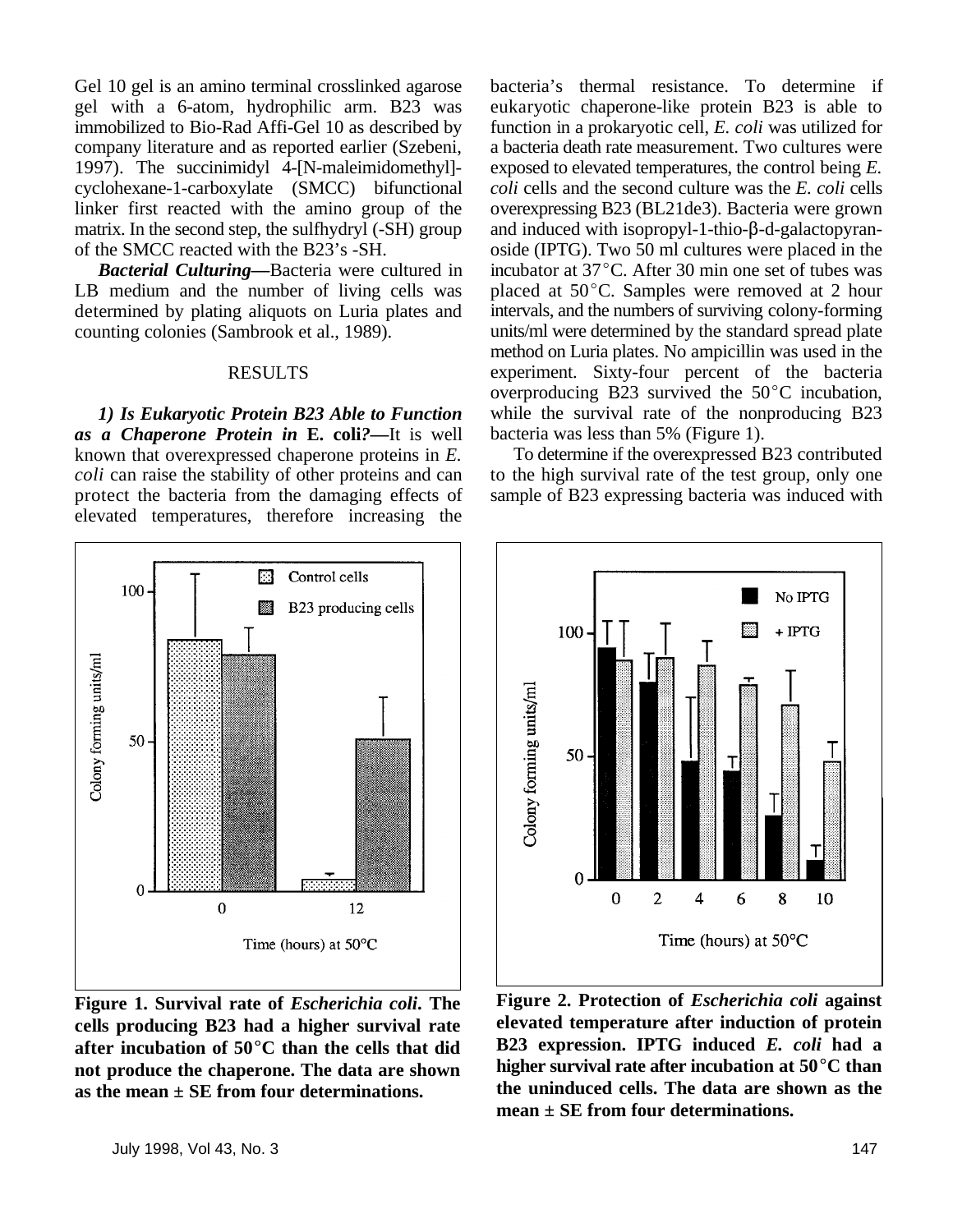

**Figure 3. The intrinsic fluorescence emission spectrum of LADH and B23.1 and B23.2. Panel A: LADH was denatured in GdmHCl and the fluorescence emission spectrum was measured (excitation at 285 nm). Panel B: B23 isoforms were measured under the same conditions as LADH.**

IPTG (Figure 2). Both groups were incubated at  $50^{\circ}$ C for 10 hours and samples were removed every 2 hours. The numbers of surviving colony-forming units/ml were determined and compared with the IPTG lacking control. It was found that the number of surviving bacteria in the control decreased more rapidly than in the IPTG induced group. It should be noted that the weak survival rate of the control group was due to some B23 production even without induction of IPTG. The B23 production in these cells was shown with western blotting. These experiments suggest that eukaryotic B23 found a function for itself in a prokaryotic cell.

min. However, the aggregation was largely prevented when a 1:1 molar ratio of protein B23 was added to the incubation medium containing LADH. Both isoforms showed the same kind of chaperone effect on LADH thermal aggregation, suggesting that the unique C-terminal end of protein B23.1 does not contribute to its chaperone-like activity. In control experiments the presence of excess bovine serum albumin (BSA) in place of protein B23 did not prevent the increases in aggregation. These data suggest that both isoforms are suitable for refolding chromatography and LADH is a convenient model protein for testing refolding chromatography.

*Is the Structure of LADH Protected by Protein B23?—*The

*2) Developing Refolding Chromatography* isoform was used because this isoform has no trypto-*Which Chaperone Substrate is a Good Model for* phan residues but it shows the same kind of chaperone *Refolding Chromatography?*—To show that protein activity. Figure 3 shows the difference between the B23 isoforms possess chaperone-like activities and to spectrum of LADH and the two B23 isoforms. LADH find a suitable model enzyme for the refolding was denatured with 6 M GdmHCl in 100 mm chromatography, liver alcohol dehydrogenase was phosphate buffer for 15 min and then diluted (85-fold) used as it has previously been shown to serve as a with phosphate buffer. The changes in the emission substrate for chaperones (Szebeni and Olson, 1998). spectrum of the denatured LADH were measured in Conditions of assay temperature and concentration the presence and absence of protein B23. Both of LADH were chosen to ensure that aggregation of samples were diluted the same way, and the results are the unfolded protein could be measured in the light shown in Figure 4. The slow return to the native state shown in Figure 4. The slow return to the native state scattering assay. The light scattering measurements (spontaneous refolding) was observed in the emission showed that at a concentration of 100  $\mu$ g/ml, LADH spectrum and it was significantly faster when a 1:1 aggregated when the temperature was increased from molar ratio of protein B23.2 was added to the 0 to  $48^{\circ}$ C, reaching maximum turbidity in about 40 denatured enzyme. These data further suggest that thermal aggregation of LADH at  $48^{\circ}$ C is relatively a simple assay, but it is crude and does not mirror the subtle structural changes of the protein. To follow the more delicate structural changes of the protein, the intrinsic fluorescence of the protein was measured. The fluorescence of proteins originates from phenylalanine, tyrosine and tryptophan residues. LADH has two tryptophan residues. For the measurement of intrinsic fluorescence of LADH, 285 nm excitation and 335 nm emission was selected which is the selective wavelength for tryptophan residues (described in Materials and Methods). To observe the chaperone-like activity of B23 toward LADH, B23.2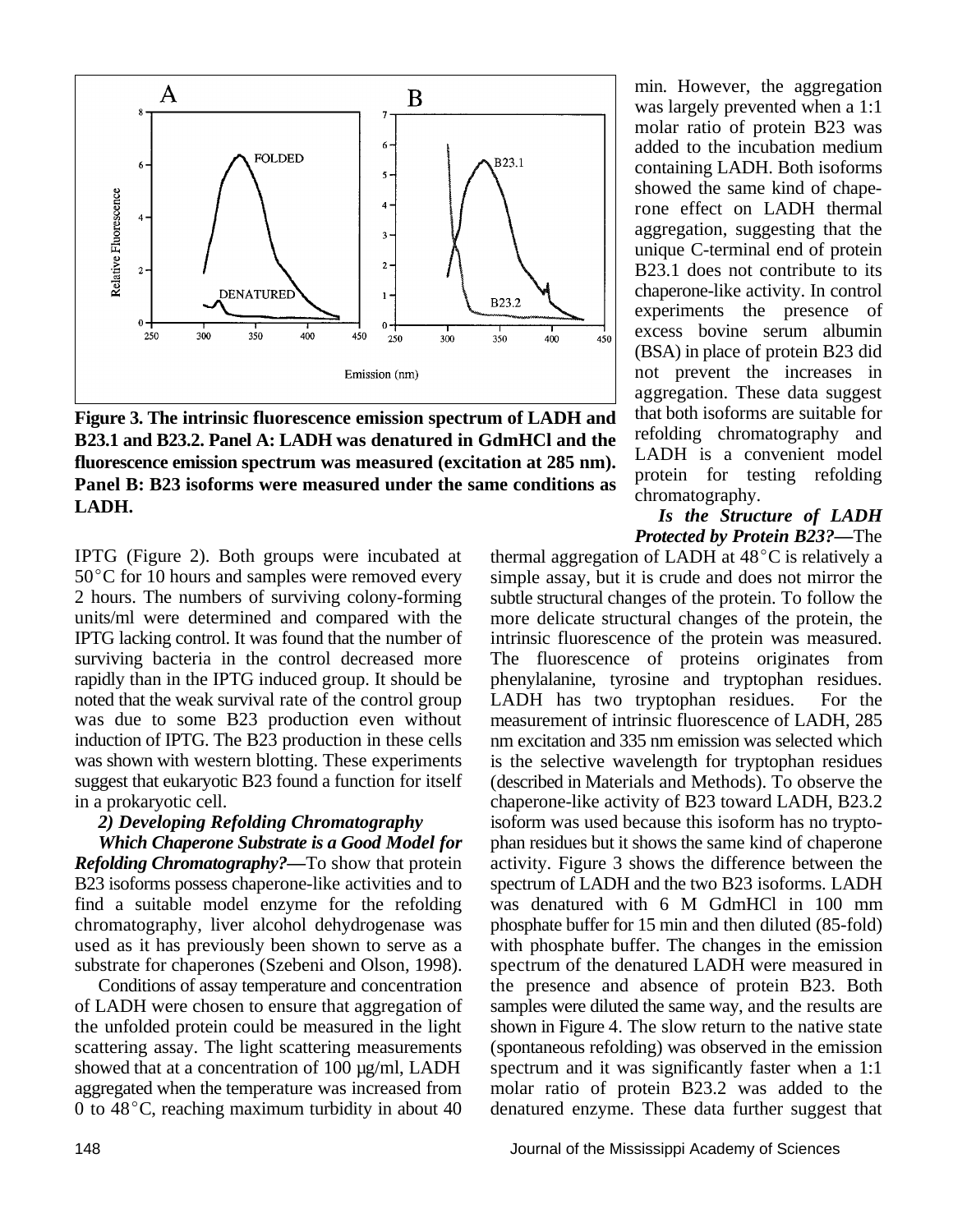

**Figure 4. Reconstitution of intrinsic fluorescence of LADH in the presence and absence of protein B23. LADH was denatured with 6 M GdmHCl and diluted 85-fold with phosphate buffer. The changes in the emission spectrum of the denatured LADH were measured in the presence and absence of protein B23 (285 nm excitation and 335 nm emission).**

protecting LADH from thermal aggregation, but also indication that B23 is a chaperone protein. helping in its refolding.



**Figure 5. Refolding of LADH in the presence of immobilized protein B23.1. GdmHCl denatured LADH was loaded onto and eluted from a column featuring either immobilized protein B23.1 or immobilized mercaptoethanol. The enzyme activity of the fractions was measured.**

B23 is able to act as a chaperone protein not only the refolding of de-activated LADH is an important absence of B23, the activity came back very slowly. When B23 was present, 74% of the enzyme's activity was detected after only 60 minutes. In the control experiments it was found that the addition of B23 to native solution of LADH did not influence the specific activity of the enzyme. The dramatic effect of B23 on

**Protein B23 Protects the Catalytic Activity of** idea behind the refolding chromatography was to *Liver Alcohol Dehydrogenase—*Enzymatic activity immobilize a protein that showed chaperone-like is a more sensitive measure of the native state of a activities *in vitro*, and employ it as a continuous protein than the aggregation assay. LADH is a  $NAD^+$  "refolding machine." For this purpose protein B23 was dependent dehydrogenase and the catalytic activity of linked to BioRad Affi-Gel 10 with the help of Sulfo the enzyme may be assayed by measuring the change SMCC as reported earlier (Szebeni, 1996) and as in absorbance at 340 nm that accompanies the described in Materials and Methods. LADH was interconversion of NAD<sup>+</sup> and NADH coenzyme. denatured in 6 M GdmHCl and diluted as already LADH was denatured in 6 M GdmCl and diluted (85- mentioned. One ml of this diluted LADH was mixed fold) as aforementioned. gently with 1 ml immobilized B23-Affi-Gel mixture for The returning activity of the denatured enzyme one hour at room temperature. Affi-Gel 10 linked with was measured in the presence and absence of protein  $\beta$ -mercaptoethanol was used as control. After one B23 at a molar ratio of 1:1 (B23 : LADH). This assay hour of incubation, the mixture was centrifuged and in was based on the findings of Szebeni and Olson the (200 µl) supernatant LADH activity was (1998). The enzyme was fully unfolded and de- measured. The B23-Affi-Gel sample showed 12 times activated after GdmCl denaturation, and in the greater catalytic activity than the control. The protein *Immobilization of Protein B23 to Matrix—*The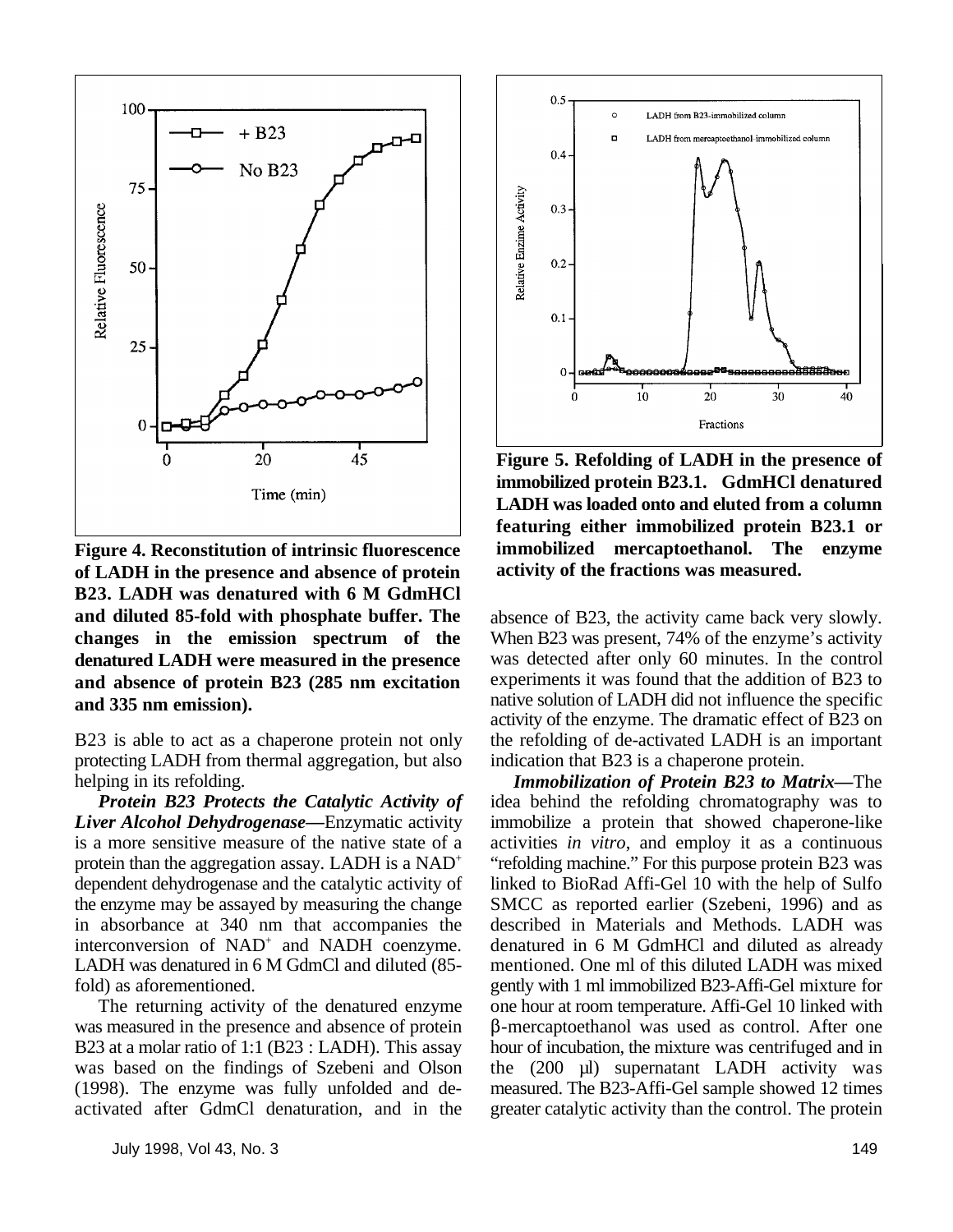concentration in the supernatant was determined by Bio-Rad protein assay. There was no significant difference detected, therefore the increased enzyme activity is the result of the refolding.

*Refolding Chromatography—*In the aforementioned experiment the suitability of immobilized B23 for column chromatography was indicated. Five ml LADH enzyme was denatured by GdmHCl and diluted as described above. Then it was added to the column (16 x 30 mm) and was eluted with 50 mm phosphate buffer, pH 7.4, at slow pump speed (100 µl/min) at room temperature. Fractions of 100 µl were collected and the activity of the enzyme was measured (Figure 5). The fractions showed high LADH activity after 3.5 ml elution volume. From the control Affi-Gel 10 column, with immobilized  $\beta$ mercaptoethanol, no active LADH was eluted.

#### DISCUSSION

The results presented here support that the overexpression of foreign chaperone proteins in *E. coli* can be an important tool in biotechnology and genetic engineering; eukaryotic chaperones can help bring about the correct folding of eukaryotic proteins in a prokaryotic cell. It was further shown that in an *in vitro* environment a continuous "protein folding machine" can be developed and, after further improvement, could be used for large scale recombinant protein purification. It is possible that not all of the B23 molecule plays a part in refolding. If this is so, the immobilization of the chaperone active sequence of B23 would be a possible step ahead. This could increase the life expectancy of the column. Interestingly, the covalently linked protein B23 to CNBr activated Sepharose 4B did not show any signs of chaperone activity. This suggests that for B23 to function as a chaperone the protein needs moving space. This observation will be useful in the future development of refolding chromatography methodology.

#### ACKNOWLEDGMENTS

The author wishes to acknowledge the following for their assistance: Dr. Mark Olson, Amy Baumann, Dr. Steven Case, Dr. Mona Norcum, Dr. Laree Hiser and Dr. Cynthia Wilkins, and all the other members of the Department of Biochemistry.

#### LITERATURE CITED

- Alberts, B., D. Bray, J. Lewis, M. Raff, K. Roberts, and J.D. Watson. 1994. Molecular Biology of the Cell. Pages 379–383. New York, Garland Publishing.
- Amrein, K.E., B. Takacs, M. Stieger, J. Molnos, N.A. Flint, and P. Burn. 1995. Purification and characterization of recombinant human  $p50<sup>csk</sup>$  protein-tyrosine kinase from an *Escherichia coli* expression system overproducing the bacterial chaperones GroES and GroEL. Proc. Natl. Acad. Sci. USA 92:1048–1052.
- Buchner, J. 1996. Supervising the fold: functional principles of molecular chaperones. FASEB J. 10:10–19.
- Chan, P.K., M. Aldrich, and H. Busch. 1985. Alterations in immunolocalization of phosphoprotein B23 in HeLa cells during serum starvation. Exp. Cell. Res. 161:101–110.
- Chan, P.K., M. Aldrich, R. G. Cook, and H. Busch. 1986. Amino acid sequence of protein B23 phosphorylation site. J. Biol. Chem. 261:1868–1872.
- Chang, J.-H., and M.O.J. Olson. 1989. A single gene codes for two forms of rat nucleolar protein B23 mRNA. J. Biol. Chem. 264:11732–11737.
- Escher, A., and A.A. Szalay. 1993. Gro-E mediated folding of bacterial luciferase *in vivo*. Mol. Gen. Genet. 238:65–73.
- Fankhauser, C., E. Izaurralde, Y. Adachi, P. Wingfield, and U.K. Laemmli. 1991. Specific complex of human immunodeficiency virus type 1 Rev and nucleolar B23 proteins: dissociation by the Rev response element. Mol. Cell. Biol. 11: 2567-2575.
- Fenton, W.A., and A.L. Horwich. 1997. GroEL-meditated protein folding. Protein Sci. 6:743–760.
- Goloubinoff, P., A.A. Gatenby, and G.H. Lorimer. 1989. GroE heat-shock proteins promote assembly of foreign prokaryotic ribulose bisphosphate carboxylase oligomers in *Escherichia coli*. Nature. 337:44–47.
- Guise, A. D., S.M. West, and J.B. Chaudhuri. 1996. Protein folding *in vivo* and renaturation of recombinant proteins from inclusion bodies. Mol. Biotech. 6:53–64.
- Hendrick, J. P., and F. Hartl. 1993. Molecular chaperone functions of heat-shock proteins. Annu. Rev. Biochem. 62:349–384.
- Jaenicke, R., and R. Rudolph. 1990. Folding proteins. Pages 191–223 *in* T.E. Creighton, ed. Protein structure a practical approach. Oxford Univ. Press, Oxford.
- King, J., C. Haase-Pettingell, A.S. Robinson, M. Speed, and A. Mitraki. 1996. Thermolabile folding intermediates: inclusion body precursors and chaperonin substrates. FASEB J. 10:57–66.
- Lee, G. J., N. Pokala, and E. Vierling. 1995. Structure and *in vitro* molecular chaperone activity of cytosolic small heat shock proteins from pea. J. Biol. Chem. 270:10432–10438.
- Olson, M.O.J. 1990. The eucaryotic nucleus: molecular structure and macromolecular assemblies. Pages 520–559 *in* S.H. Wilson, and P. Strauss, eds. The eucaryotic nucleus: molecular biochemistry and macromolecular assemblies Vol. 2, Telford Press Caldwell.
- Sambrook, J., E.F. Fritsch, and T. Maniatis. 1989. Molecular Cloning: A Laboratory Manual. Page R2. Cold Spring Harbor.
- Szebeni, A., and M.O.J. Olson. 1998. Molecular chaperone-like activity of nucleolar protein B23. Biochemistry. Submitted.
- Szebeni, S. 1996. Purification of HIV-1 Rev protein by affinity chromatography from expressed *E. coli*. Annual Meeting of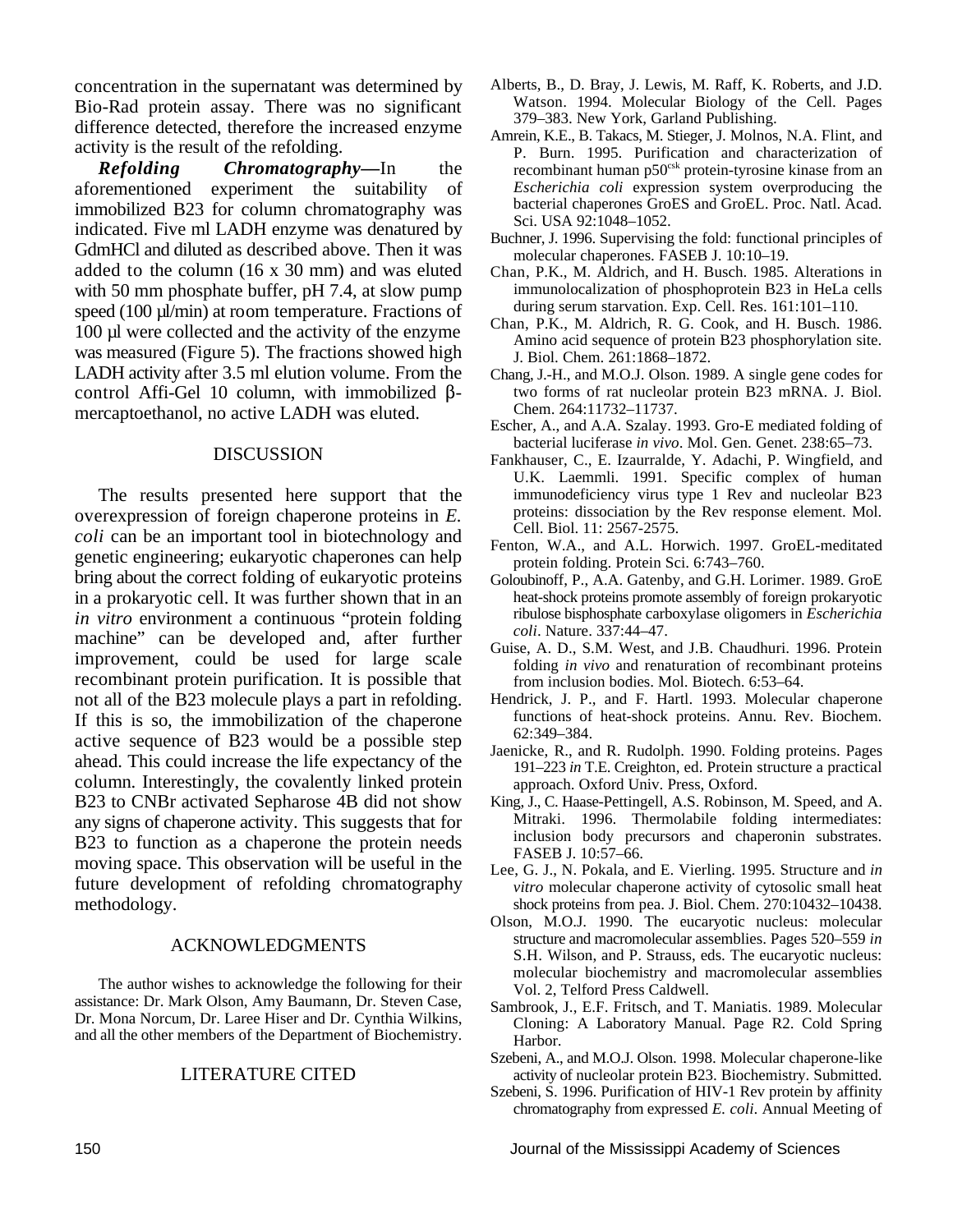- Szebeni, S. 1997. Intermolecular binding site of nucleolar protein B23 which interacts with HIV-1 Rev protein. Washington, Science Service.
- The Scientific Research Society Sigma Xi.<br>
Szebeni, S. 1997. Intermolecular binding site of nucleolar filed, and M.O.J. Olson. 1993. Nucleolar protein B23: protein B23 which interacts with HIV-1 Rev protein. bacterial expression, purification, oligomerization and (abstract) 48th International Science and Engineering Fair. secondary structures of two isomers. Cell. Mol. Biol. secondary structures of two isomers. Cell. Mol. Biol. Res. 39:635-645.

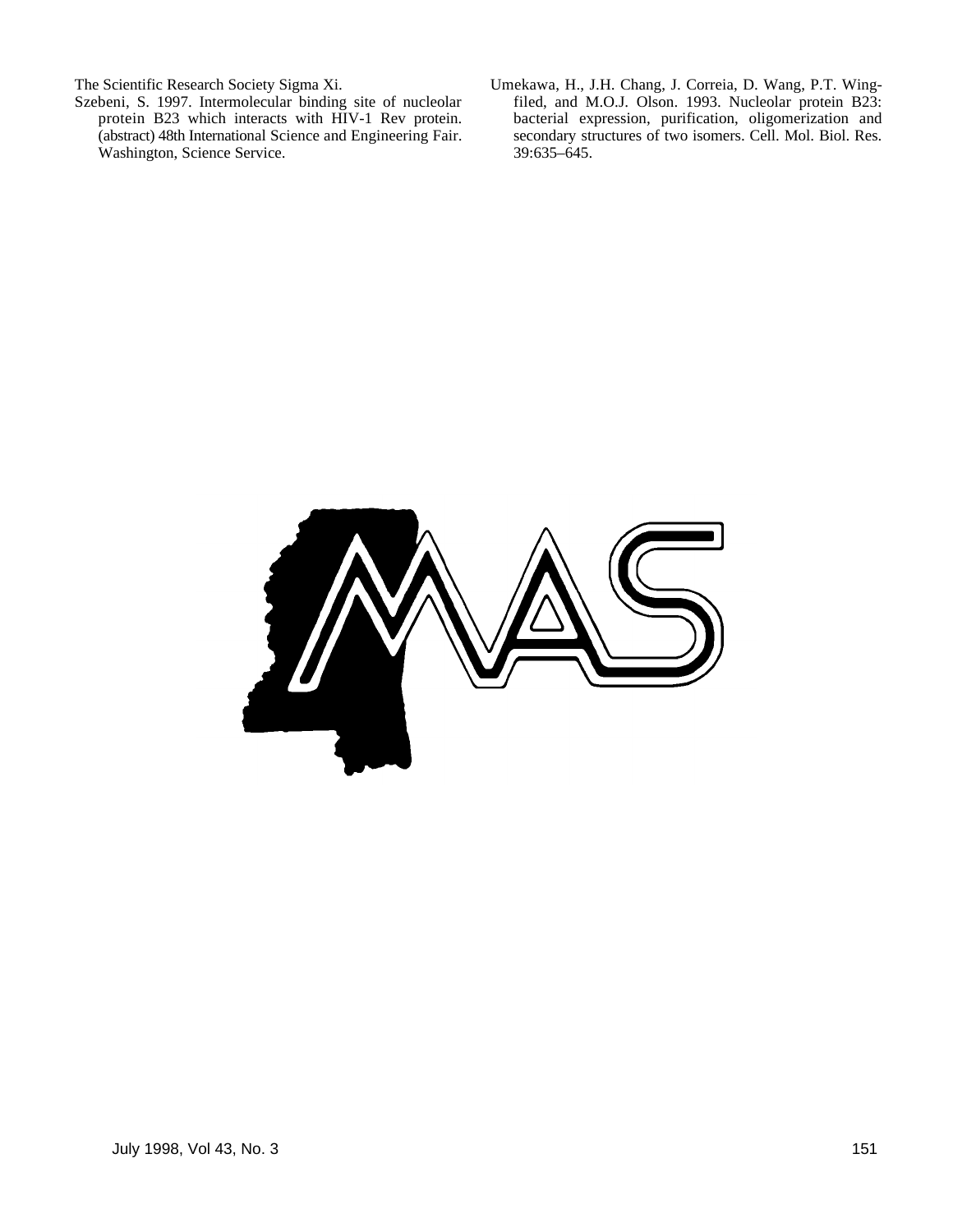## **The Agricultural Potential of Estuarine Waters**

**F. Thurston Drake<sup>1</sup> and Anna Katherine Drake** Ocean Springs High School, Ocean Springs, MS 39564

Because of the current strain on the world's fresh water supply, a study was designed to investigate whether estuarine waters could be used for limited periods of time as an alternate water source in the irrigation of rice, the staple food for over half of the world's population. Two test groups, each containing five replicate chambers of *Oryza sativa* var. Cypress, were used to test the effects of salinity on rice during two different stages of the life cycle. The first test group was exposed during the late vegetative (earlier) stage and the second group was exposed during the reproductive (later) stage. Chlorophyll concentrations were measured after the plants were exposed to varying salinities for three weeks. Plants in both groups were then grown to maturity in order to determine the effects of various salinities on yield production and root length. Root lengths were previously found to be a sensitive indicator of salt stress. Exposure to the highest salinity (8 ppt) during the vegetative stage caused only a slight loss of chlorophyll. However, exposure to 8 ppt during the reproductive stage resulted in a significant loss of chlorophyll. Grain production and root lengths were more affected by saline exposures during the reproductive stage. Growth in rice exposed during the vegetative stage was much more stable. Results of this study indicate that estuarine waters with salinities no higher than 8 ppt. can be safely used for rice cultivation during the vegetative stage for periods up to three weeks. This data may be of most significance during droughts when estuarine waters could be appropriately substituted for fresh water.

Irrigation, population, and industry have put consumption of fresh water in agriculture. This study world's population continues to grow. As these limited periods of time in the cultivation of rice. possibilities such as this, a study was designed with the irrigation of rice. the purpose of discovering a method for reducing the Rice was chosen as the test plant for this study

extreme demands upon Earth's supply of fresh water, specifically investigated the use of estuarine waters as demands which will continue to escalate as the an alternate for or a supplement to fresh water for

trends progress, the necessity of water conservation An estuary is a semi-enclosed coastal body of water also increases. Water conservation becomes especially which is freely connected to the open sea and at least important in times of severe water shortage. Rice, the one fresh water source, usually a river or stream. As world's most important agricultural crop, requires such, in an estuary, sea water is measurably and extraordinary amounts of water for growth, and is, continually diluted with fresh water. Because of this therefore, of utmost concern when discussing lower salinity, as well as a high level of organic agricultural water conservation. In Asia, for example, material, a great diversity of plant life flourishes in where over half of Earth's population resides, rice is estuaries that could not survive in full strength sea the staple food (Williams, 1996), and a severe water water (Weber et al., 1992). These facts led the shortage there would be devastating to the many researchers to hypothesize that estuarine waters may people completely dependent on rice. Because of serve as an alternative or supplemental water source in

Thurston Drake received the Mississippi Junior Academy of Sciences Clyde Sheely Award for 1998. Special thanks to **Mississippi Power Company** in Gulfport, Mississippi, for underwriting the publication of this research paper.

<sup>&</sup>lt;sup>1</sup>Author for correspondence. 95 LaBranche Avenue, Ocean Springs, MS 39564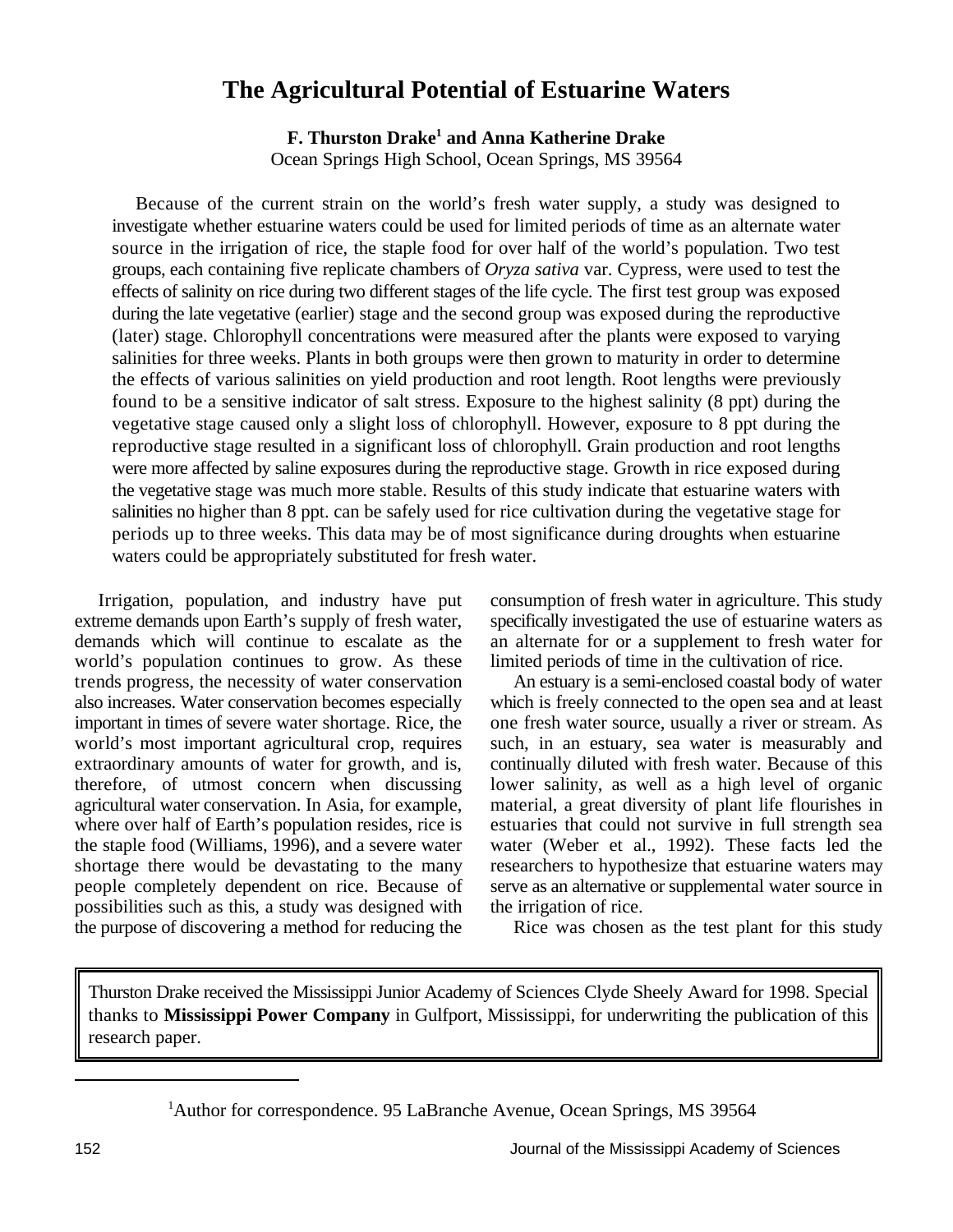primarily because of its adaptability and its vegetative rice and reproductive rice. importance to millions of people world wide. It provides 25 to 80 percent of the calories in the daily MATERIALS AND METHODS diet of 2.7 billion Asians, more than half of the world's population. In 1993, rice harvested around the world amounted to 520 million metric tons, and nearly all of this went towards human consumption (White, 1994). Rice is, in short, the most important food crop in the world today, and a poor harvest could be devastating to millions of people. Fortunately, rice is also one of nature's most adaptable plants, an important trait when considering the possibility of using estuarine waters as a supplement or a substitute for fresh water in the cultivation of rice (White, 1994).

This study has been developed over three years. Preliminary experimentation showed that *Zizaniopsis milacea*, Southern Wild Rice, could germinate in salinities of up to 3 parts per thousand (ppt) which first established in this study that rice did have some tolerance to saline waters. There was, however, an observable drop in root length and shoot height of rice seedlings grown in saline solutions as low as 3 ppt. Preliminary investigations also demonstrated that, of the parameters measured (root length, shoot length, dry biomass, and wet biomass), root length was the most sensitive indicator of a salt stress in young rice.

The main experimental emphasis following preliminary investigations was the measurement of the effects of saline waters on later stages of the rice life cycle. It was hypothesized that mature rice could withstand higher salinities and longer periods of exposure than the juvenile rice could in the preliminary investigations. This hypothesis was tested by observing and measuring the effects of sustained salinity on the two later life cycle stages of *Oryza sativa* var. Cypress rice.

There are four distinct stages in the life cycle of the rice plant. The first stage is germination. The second is the vegetative stage which lasts about 55 days and ends when the panicles first form. The third is the reproductive stage which usually lasts about 35 days and ends at flowering. The fourth and final stage is the ripening stage which lasts about 30 days and ends with harvesting (Vergara, 1970). Many texts, however, divide the life cycle of the rice plant into only two stages, vegetative and reproductive (Miller, 1994). These "two" stages became the basis for the objectives of this study which were [1] to investigate and [2] to compare the salinity tolerance of late-

*Design—*Wooden frames were built in order to hang lights directly over the rice. Two Sylvania Gro-Lux lights and two 100 watt fluorescent lights were hung approximately six inches above each group of plants. The lights were moved up as the rice grew. In addition, a 1000 watt Metal-Halide lamp was suspended in the center of the growth area. Ten growth chambers were constructed from Rubber-Made tubs fitted with drainage apparatuses. Each chamber had a layer of gravel under a layer of soil about 25 centimeters deep to prevent sediment loss. Each chamber contained 30 plants grown from seeds planted an inch beneath the top of the soil. The ten chambers, were divided into two groups of five which were designated Block 1 and Block 2. Block 1 contained plants tested during the late vegetative stage. Block 2 contained plants tested during the reproductive stage. One chamber in each block served as a control. The other four test chambers, each received a salinity treatment of 1, 2, 4, or 8 parts per thousand. The saline solutions were made using commercial ocean salts (Forty Fathoms Sea Salts) which contain many of the elements found ionized in estuarine waters. The salinity treatments lasted three weeks.

After 50 days of growth, the plants in Block 1 received their salinity treatment. Normally, at day 50, rice is approaching the reproductive stage which indicates that there are only a few days remaining in the average vegetative stage. However, because of an initial problem with light intensities, it was felt that the growth stages might have been slightly delayed. This assumption proved correct when the rice began panicle formation, which signifies the beginning of the reproductive stage, about 30 days late (Vergara, 1970). After three weeks of treatment, the plants in Block 1 were flushed with fresh water, and for the duration of the study, these plants were grown in fresh water. Salinity treatments on the rice plants in the five chambers of Block 2 started at day 100. After three weeks of treatment, the soil in these five chambers was flushed with fresh water. At this time, all of the chambers in Blocks 1 and 2 were drained in preparation for harvesting. The rice was harvested after 141 days of growth.

Rice requires large amounts of nitrogen for growth. In this study, 18.7 g of nitrogen rich (20% N) rose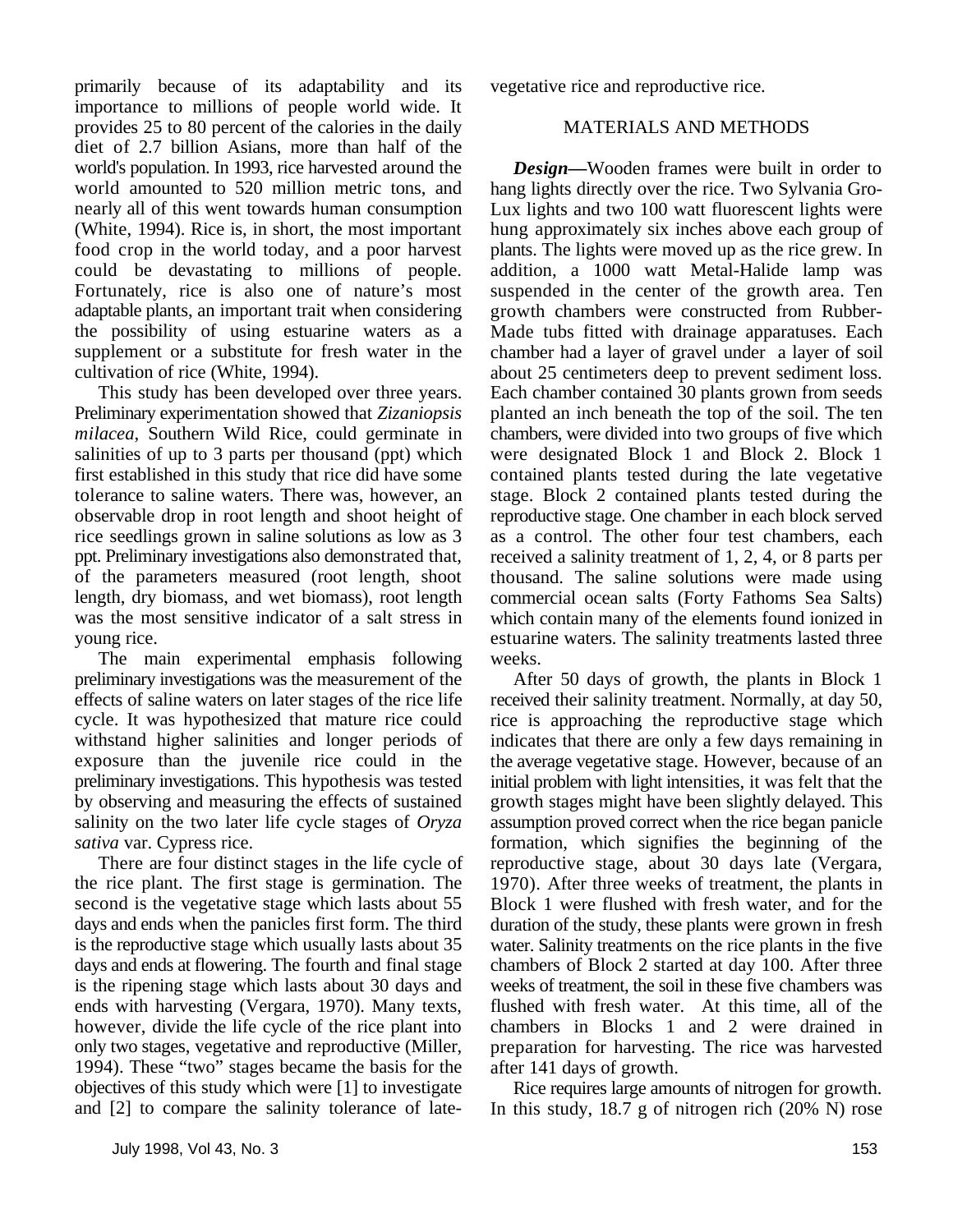fertilizer was added to each chamber. This translated then centrifuged and the solution was decanted off. into 120 pounds of nitrogen per acre, the amount of Adsorption readings were measured on a Perkin-Elmer nitrogen required under field conditions (Miller, UV Visible Spectrophotometer at 663, 645, and 630 the soil before the rice was planted. However, SCOR/UNESCO equations and concentrations because of the large amount of drainage that was converted to mg/g wet weight of plant material required for the salinity treatments, an additional (Strickland and Parsons, 1968). nitrogen application of 4.7 g of fertilizer per chamber Grain production of rice was also measured and (30 lbs/acre) was administered on day 50. During compared. Grain harvest began with the cutting of the experimentation, there was a problem with algae new rice from the plants while it was still on the from the water manually, and  $0.5$  g of  $CuSO<sub>4</sub>$  in solution was distributed to each chamber.

*Test Conditions and Routine Monitoring—*During this study several parameters were measured on a routine basis. Temperature was measured twice daily. The low was measured around 7:30 AM before the lights came on. The average low temperature was approximately  $24^{\circ}$  C. The high was measured around 3:30 PM after the lights had been on *Statistical Treatment—*One way analysis of for 8 hours. The high temperature was usually close variance (ANOVA) was applied to the mean values of to 30 $^{\circ}$ C although it was much warmer on several chlorophylls *a* and *b* and mean root lengths of plants occasions. The lights were on for 14 hours daily. The exposed during the vegetative and reproductive stages. pH of the water was measured daily and then three A least significant difference multiple range test was times a week when it became apparent that pH was then applied to identify groups of means within each of remaining fairly constant. The water remained slightly the data sets that could not be distinguished alkaline throughout experimentation. A soil analysis, statistically at the 95% confidence level  $[p<0.05]$ performed by Mississippi State University before the (Statgraphics Plus, 1995). rice was planted, indicated that the soil was slightly acidic (pH of 6.9). An analysis performed after the RESULTS AND DISCUSSION test found that the soil had become basic (pH of 7.8). Also, as expected, the Na concentration in soils exposed to saline waters was higher than in unexposed soils. The salinity of the test water was measured every other day during salinity treatments. After the first week of both treatments, the saline waters were drained, and freshly prepared saline waters were introduced. This was done because the salinity dropped slightly during that first week, mostly due to dilution with leftover fresh water from the initial draining of the growth chambers.

each three week salinity treatment was completed a were slightly different, data comparisons were made chlorophyll analysis was carried out. Approximately only between plants in the same block. Hence, plants eight inches of leaf was cut from fifteen plants in each exposed during the vegetative stage were only chamber. Leaves were then clipped into small pieces compared to the control in Block 1. This allowed a and two representative samples weighing more accurate depiction of the effects of salinity in the approximately 0.5 g were taken from each group of event that growth conditions were slightly different plant material. Samples were homogenized using a between Blocks 1 and 2. Pro-Scientific 250 homogenizer and placed in 90% acetone to extract the chlorophylls. The samples were

1994). All of the required nitrogen was worked into nm with chlorophylls a and b quantified using

growth. To combat this, all of the algae was removed panicle. The rice was removed from the panicle by placing it inside a tire inner tube and beating it on the ground. Then the rice from each chamber was weighed. collectively on a Sartorius analytical balance.

Maximum root length of individual plants was determined by collecting 15 plants from each chamber. The longest root on each plant was measured. Mean root length was calculated for each salinity level tested during the vegetative and reproductive stages.

**Test Response Measurements—Immediately after** (vegetative stage) and Block 2 (reproductive stage) *Salinity Effects on Root Length—*Although the root lengths of germinating and young seedlings are very sensitive to salt stress, ANOVA results indicated that root length was not significantly affected by the test salinities used during the more mature vegetative stage of rice development (Figure 1). Mean root length at the highest salinity during the reproductive stage increased significantly as compared to the control with no significant differences seen at lower salinities (Figure 1). Although the controls in Block 1

> *Salinity Effects on Biomass of Grain Yield—*Rice yields from plants tested during the vegetative stage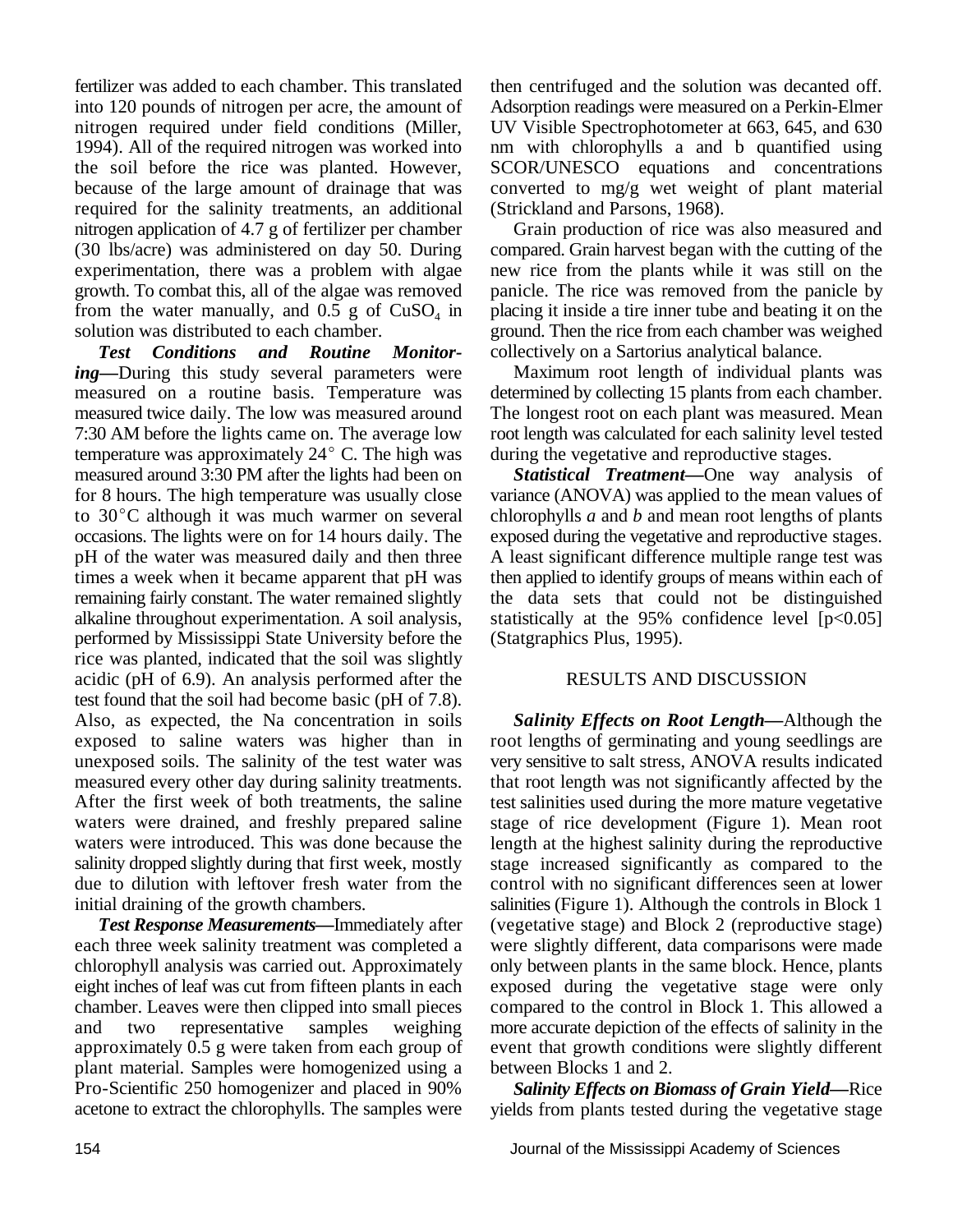remained constant with increasing salinities up to 4 ppt as compared to the control but dropped at 8 ppt (Figure 2). Rice yields from plants tested during the reproductive stage were moderately elevated as compared to the control with peak production occurring at 2 ppt (Figure 2).

*Chlorophyll Responses of Plants Exposed to Saline Conditions—*There were no noticeable changes in plant coloration at any salinity level during the vegetative or reproductive stages. In rice exposed during the vegetative stage, concentrations of both chlorophylls *a* and *b* increased slightly as compared to the control in salinity levels of up to 4 ppt. At 8 ppt, the concentration of chlorophyll *a* dropped slightly below that of the control and the concentration of chlorophyll *b* dropped back to that of the control. Neither concentrations were statistically different from the control at 8 ppt (Table 1). In rice exposed during the reproductive stage, concentrations of chlorophylls *a* and *b* exhibited an overall downward trend as salinities increased. In fact, levels of chlorophyll *a* dropped by 43% when plants were exposed to 8 ppt. Chlorophyll *b* decreased by 44% at 8 ppt. Both chlorophyll concentrations at 8 ppt were statistically different from the control.

waters with lower salinities (1, 2, and 4 ppt) exert minimal effects on *Oryza sativa* var.

reproductive stage and only a slight drop in yields growth results (Lytle and Lytle, 1996). from rice exposed during the vegetative stage. Chlorophyll concentrations, which are sensitive CONCLUSIONS indicators of salt stress even when visible symptoms are not apparent (Velageti et al., 1990), showed that The researchers feel that there is potential in using lengths and yield biomasses supported the chlorophyll



**Figure 1. Effects of salinity exposure at two growth stages on root length of** *Oryza sativa* **var. Cypress rice.** (Note: solid black bars represent standard deviation.)



It is clear from these data that saline Figure 2. Effects of salinity exposure at two growth stages on **yield production of** *Oryza sativa* **var. Cypress rice.**

Cypress. The higher salinities (mainly 8 ppt) had a An interesting trend noticed in this study was that noticeable effect on the rice in this study although as salinity levels increased, growth responses tended to plants grown in 8 ppt were still quite capable of increase as well. This phenomenon is not uncommon producing rice. In fact, there was no noticeable drop and has been noticed particularly in pesticide studies in yield production in rice exposed during the where low levels of stress actually produced positive

rice exposed to salinities during the vegetative stage estuarine waters to safely irrigate rice during periods was more capable of withstanding the salt stress than of water shortage. Based on this study, the length of rice exposed during the reproductive stage. Root time using estuarine waters should not exceed three<br>lengths and yield biomasses supported the chlorophyll weeks at a maximum salinity of 8 ppt although further data by exhibiting a stronger salinity effect when the research may prove a higher tolerance of saline plant was exposed during the reproductive stage. All exposure. While plants exposed during the growth measurements were much more stable in rice reproductive stage were still capable of producing rice, exposed during the vegetative stage. the optimum time for irrigating with estuarine waters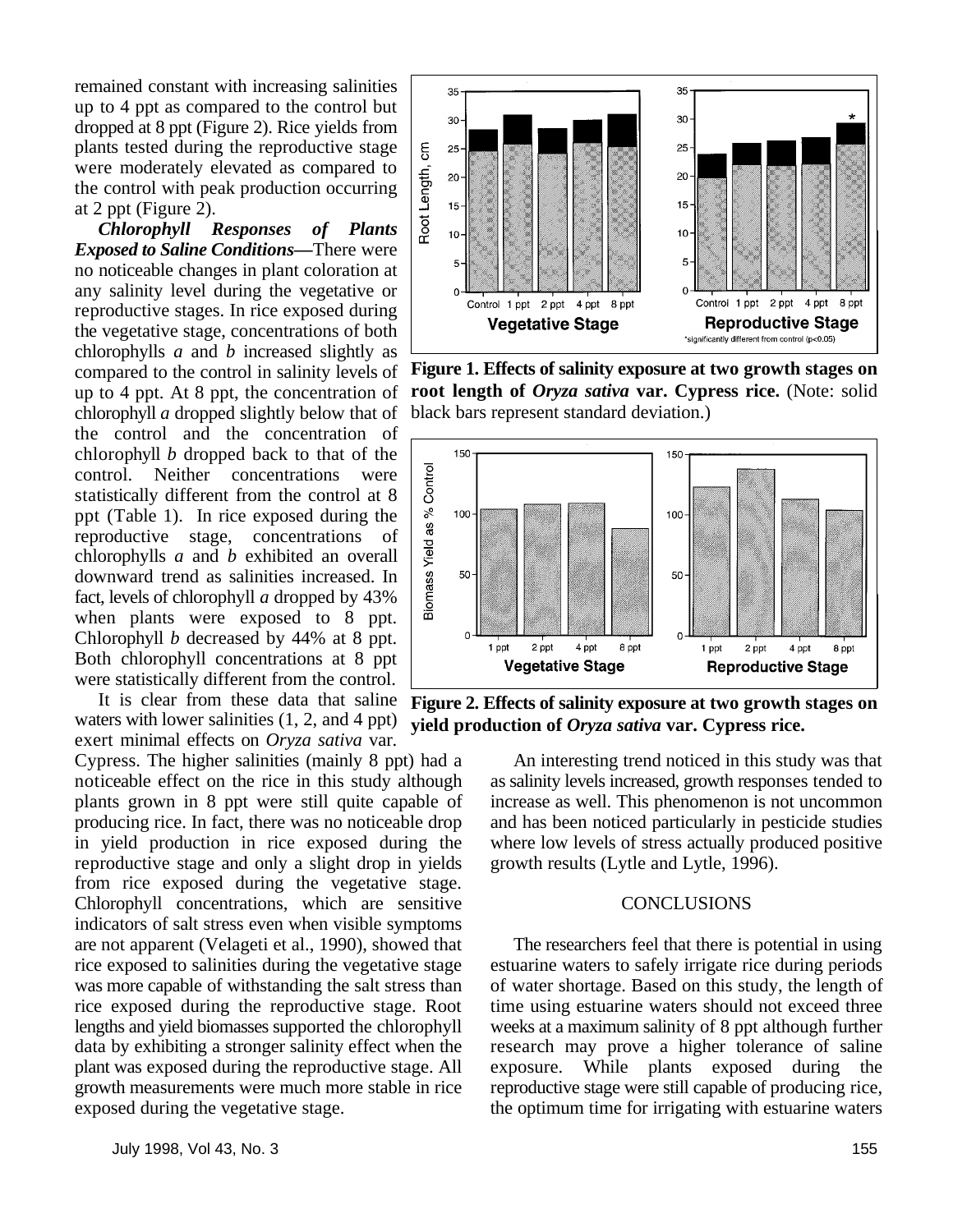as lower Louisiana, where salt is entering the ground

is during the vegetative stage. This means that the rice water). However, during times of drought or other farmer should wait a substantial amount of time after such periods of water shortage where locally grown germination to begin using estuarine waters and rice is the staple food, the use of estuarine waters to should discontinue irrigation of rice with estuarine irrigate rice would be possible and beneficial as long as waters after flowering. During germination and grain the criteria mentioned above are adhered too. This production rice simply cannot handle the stress of would definitely reduce the amounts of fresh water saline exposure. being used in rice cultivation which would leave more Applicable uses of this data may not occur under fresh water for humans, who do not have the normal circumstances (although there are places, such capability, as does rice, of surviving on saline waters.

**Table 1. Effects of salinity exposure at two growth stages on concentrations of chlorophyll pigments of** *Oryza sativa* **var. Cypress rice.**

|                  | Vegetative Stage             |                                | Reproductive Stage           |                                |
|------------------|------------------------------|--------------------------------|------------------------------|--------------------------------|
| <b>Treatment</b> | Chlorophyll a<br>mg/g        | Chlorophyll b<br>mg/g          | Chlorophyll $a$<br>mg/g      | Chlorophyll b<br>mg/g          |
| Control          | $3.61 \pm 0.02^a$            | $1.08\pm0.01^{\mathrm{a,b}}$   | $3.46 \pm 0.33$ <sup>a</sup> | $1.01 \pm 0.10^a$              |
| 1 ppt            | $3.78 \pm 0.04^b$            | $1.14 \pm 0.01$ <sup>b,c</sup> | $3.04 \pm 0.01^b$            | $0.879 \pm 0.003^b$            |
| 2 ppt            | $3.94 \pm 0.01$ °            | $1.19 \pm 0.01$ <sup>c</sup>   | $3.45 \pm 0.06^{\circ}$      | $1.01 \pm 0.01$ <sup>a</sup>   |
| 4 ppt            | $4.32 \pm 0.08$ <sup>d</sup> | $1.33 \pm 0.04$ <sup>d</sup>   | $2.96 \pm 0.03^b$            | $0.851 \pm 0.002^b$            |
| 8 ppt            | $3.51 \pm 0.06^{\circ}$      | $1.08 \pm 0.02^{\text{a}}$     | $1.96 \pm 0.03$ <sup>c</sup> | $0.567 \pm 0.004$ <sup>c</sup> |

Values are means of two replicates  $\pm$  standard deviation; values not sharing letter in column are statistically different  $(p<0.05)$ .

#### ACKNOWLEDGMENTS

The researchers gratefully acknowledge the tireless help of Dr. Julia Lytle, Dr. Tom Lytle, and the Environmental Chemistry Department of the Gulf Coast Research Laboratory in Ocean Springs, Mississippi. The researchers further acknowledge the valuable assistance of Dr. Richard T. Dunand of the Louisiana State University Rice Research Center, Dr. Ronald L. Sass of Rice University, and Dr. Ted Miller of the Mississippi State University Agricultural Experiment Station. The researchers finally thank the Ocean Springs High School Science Department and especially Mr. Joe Mason for four years of encouragement and support.

#### LITERATURE CITED

Lytle, J.S., and T.F. Lytle. 1996. Responses of estuarine plant *Scirpus Olneyi* to two herbicides, atrazine and metolachlor. Pages 270–284 *in* D. A. Bengtson and D. S. Henshel, eds. Environmental toxicology and risk assessment: Biomarkers and risk assessment—fifth volume, ASTM 04-013060-16. American Society for Testing and Materials, West Conshohochen, PA.

- Miller, T.C. 1994. Mississippi Rice Growers Guide. Mississippi State University, Mississippi State, MS. 160 pp. Statgraphics Plus, version 2. 1995. Manugistics, Inc.
- Strickland, J.D.H., and T.R. Parsons. 1968. A practical handbook of seawater analysis, bulletin 167. Fisheries
- Research Board of Canada, Ottawa. 311 pp. Velageti, R.R., D. Kramer, S.S. Marsh, N.G. Reichenbach, and D.E. Fleishman. 1990. Some approaches to rapid and presymptom diagnosis of chemical stress in plants. Pages 333–345 *in* W. Wang, J. W. Gorsuch and W. R. Lower eds. Plants for toxicity assessment, ASTM STP 1091. American Society for Testing and Materials, Philadelphia, PA.
- Vergara, B.S. 1970. A farmer's primer on growing rice. International Rice Research Institute, Los Banos, Laguana, Philippines. 220 pp.
- Weber, M., R. Townsend, and R. Bierce, eds. 1992. Environmental quality in the Gulf of Mexico. Center for Marine Conservation and U. S. Environmental Protection Agency, Washington, D.C. 132 pp.
- White, P. T. 1994. Rice: the essential harvest. National Geographic. 185:48–79.
- Williams, W. 1996. From Asia's good earth. United Airline's Hemispheres. Dec:80–88.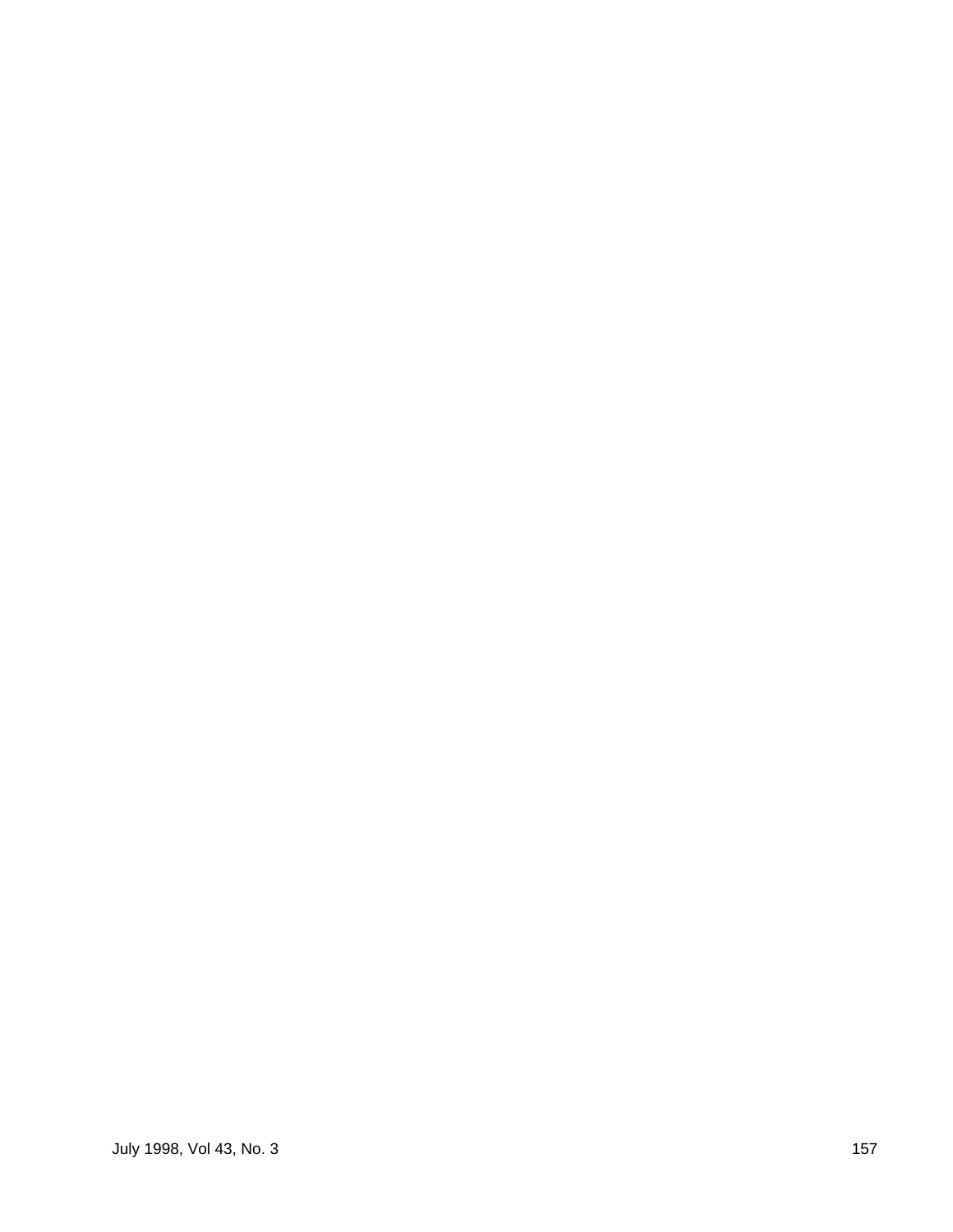#### **Chemistry and Chemical Engineering Division Report**

| Year | Papers<br>Presented | Papers as<br>Posters | Tota<br>1 |
|------|---------------------|----------------------|-----------|
| 1986 | 36                  | $\boldsymbol{0}$     | 36        |
| 1987 | 28                  | $\overline{0}$       | 28        |
| 1988 | 56                  | 3                    | 59        |
| 1989 | 42                  | $\overline{c}$       | 46        |
| 1990 | 17                  | 6                    | 23        |
| 1991 | 30                  | 3                    | 33        |
| 1992 | 49                  | 7                    | 56        |
| 1993 | 39                  | $\overline{0}$       | 39        |
| 1994 | 58                  | 4                    | 62        |
| 1995 | 49                  | 19                   | 68        |
| 1996 | 29                  | 13                   | 42        |
| 1997 | 28                  | 18                   | 41        |
| 1998 | 33                  | 16                   | 49        |

If a trend can be observed, it is probably the increase in papers as posters. From this writer's perspective this is possibly due to more undergraduate papers being presented in this manner and not as talks. In the papers this year only three of the talks

Thirty-three (33) presentations of papers were were from undergraduate institutions while half of the presented along with 16 posters. The topics ranged posters were so identified. Such a trend will possibly in scope from biochemistry to the chemistry of please those in charge of arrangements. Fewer concrete. meeting rooms will be needed. However, this writer For comparison, the current chair reviewed old finds this trend disturbing. He would prefer to see programs of the nineties and late eighties and found more undergraduate and graduate students getting the the following numbers of presentations and posters. experience of speaking and responding to questions much more poise than speaking one-on-one in a poster from an audience of mostly strangers. This develops presentation.

> Several years ago, the division sponsored a symposium on the teaching of physical chemistry. Perhaps it is time for the division to sponsor another educational symposium. Some may feel that this should be done in the Science Education Division. However, this writer visited one session of that division and found it to be, with a few exceptions, primarily papers on secondary and elementary education with little on teaching the real content of college level chemistry.

> This year's business meeting had reasonably good attendance. For next year, Dr. Edward Valente of Mississippi College was elected chair and Dr. Ken S. Lee of Jackson State University was elected vicechair. Also at the business meeting an extended discussion took place concerning the abstract submission date of October 1. Over the years the date has apparently crept up from November 15, to November 1, and now October 1. It was expressed that most undergraduates do not have sufficient work completed by this date to see the final direction of their investigations and prepare abstracts. The division is sensitive to the difficulties that the editors face in preparing the program but would appreciate any relief in a later submission date. This expression was unanimous from the division. Some members of the division also reported difficulties in trying to make E-mail submissions of abstracts.—R.A. Berry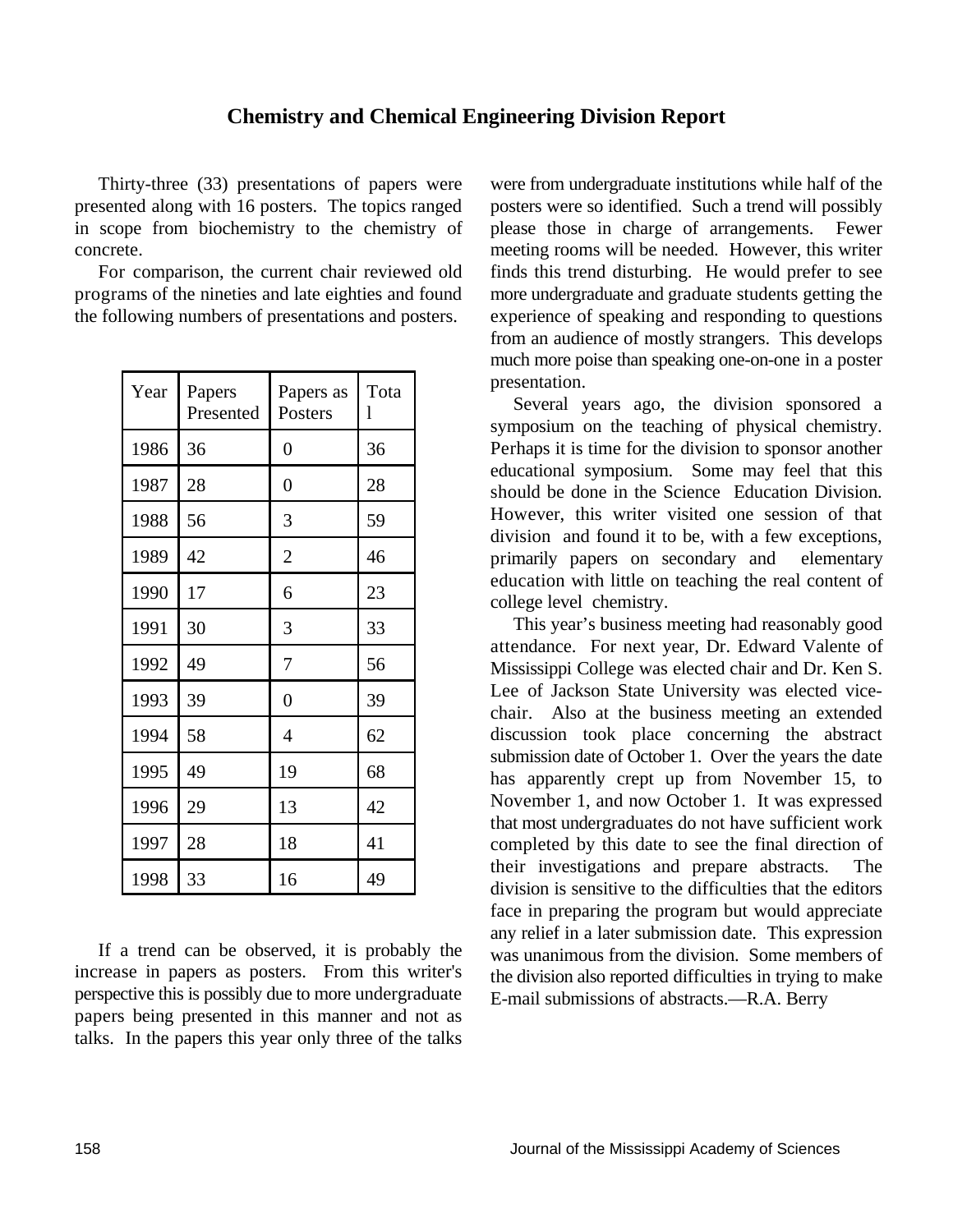# **First call for abstracts for the 1999 Annual Meeting of the Mississippi Academy of Sciences**

# **The Mississippi Academy of Sciences** will hold its **1999** annual meeting Thursday and Friday, **February 25 and 26** at the Ramada Inn in **Tupelo, Mississippi**

Abstracts are due no later than 2 November 1998. A form for abstract submission is included in this issue.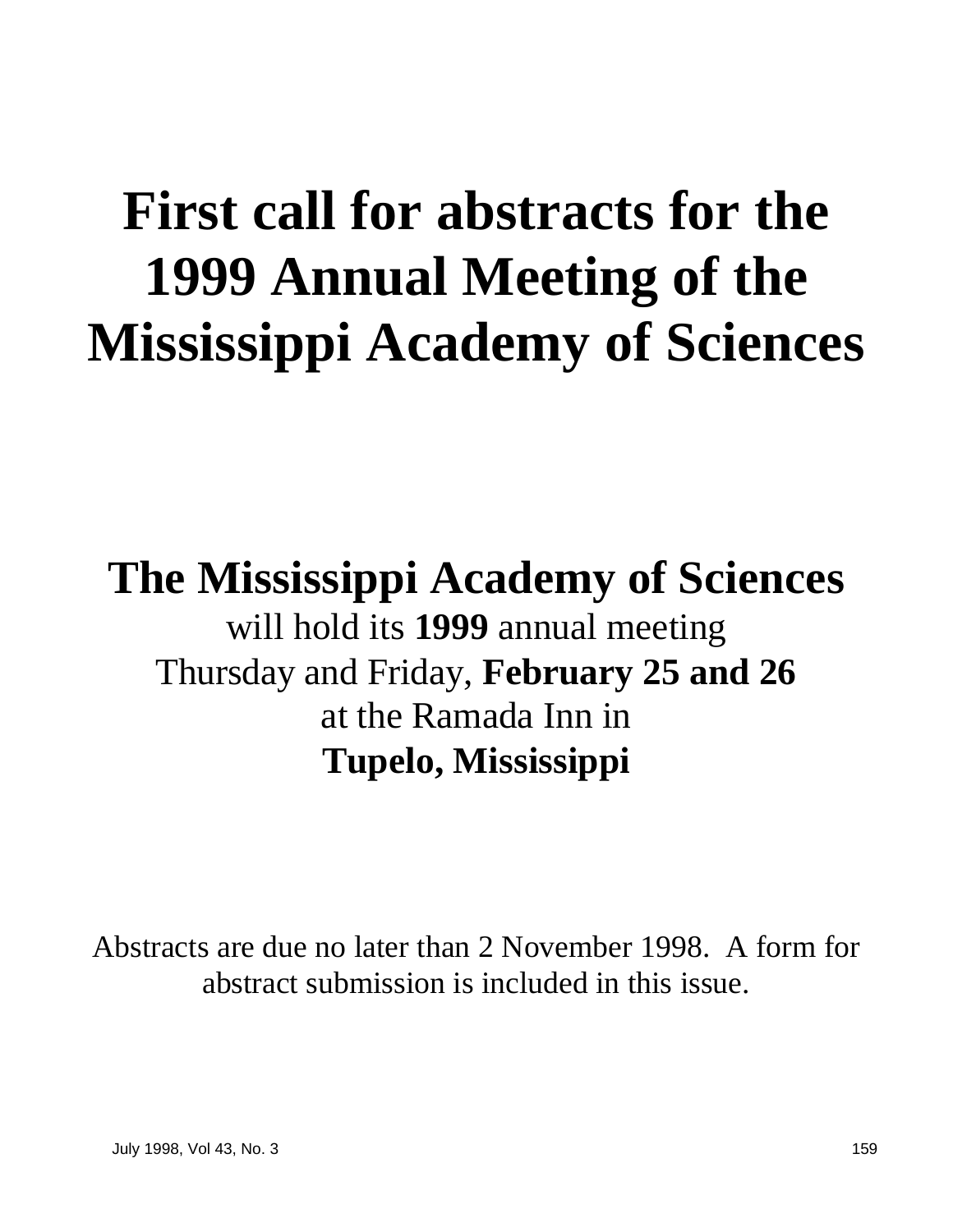#### **MISSISSIPPI ACADEMY OF SCIENCES ABSTRACT FORM/MEMBERSHIP FORM**

#### **ABSTRACT INFORMATION**

| Abstract title                                                                                                                              |                                                                                                                                                        |                                                                                                                               |
|---------------------------------------------------------------------------------------------------------------------------------------------|--------------------------------------------------------------------------------------------------------------------------------------------------------|-------------------------------------------------------------------------------------------------------------------------------|
| Name of presenting author(s) $\_\_\_\_\_\_\_\_\_\_\_\_\_\_\_\_\_\_\_\_\_\_\_\_\_\_\_\_\_\_\_$                                               |                                                                                                                                                        |                                                                                                                               |
| Telephone                                                                                                                                   |                                                                                                                                                        |                                                                                                                               |
| Name of Academy member<br>Check the division in which you are presenting                                                                    | (One author must be a current member of the MAS; 1999 membership dues must be paid.)                                                                   |                                                                                                                               |
| <b>Agriculture and Plant Science</b><br>Cellular, Molecular and Dev. Biology<br>Chemistry and Chemical Engineering<br>Geology and Geography | <b>Example 3</b> Health Sciences<br>Math., Computer Sci. and Statistics<br>Marine and Atmospheric Sciences<br><b>Example 2</b> Physics and Engineering | <b>EXECUTE:</b> Psychology and Behav. Neuroscience<br>Science Education<br>Social Sciences<br><b>2</b> Zoology and Entomology |
| Type of presentation<br>Northern presentation Workshop<br><b>Lecture presentation Lecture</b> Invited symposium                             |                                                                                                                                                        |                                                                                                                               |

*If the presenting author for this paper is also presenting in another division, please list the other division:*

*Audio-visual equipment needs*

 $\equiv$  2" x 2" slide projector

**COVEREGAL Overhead** projector

Other audio-visual equipment including computers and computer projection equipment must be provided by the speaker.

#### **MEMBERSHIP INFORMATION**

New <u>- Renewal</u>

|                                                          | Mr. Ms Dr.                                                                        |
|----------------------------------------------------------|-----------------------------------------------------------------------------------|
|                                                          |                                                                                   |
|                                                          | City, State, Zip                                                                  |
|                                                          |                                                                                   |
|                                                          |                                                                                   |
|                                                          | PLEASE INDICATE DIVISION WITH WHICH YOU WISH TO BE AFFILIATED ___________________ |
| Regular member \$25 Student member \$5 Life member \$250 |                                                                                   |

| Regular inember $\partial \mathcal{L}$ | Student member 35       | $L$ Life inempted $\Delta$ $\Delta$ $\Delta$ |
|----------------------------------------|-------------------------|----------------------------------------------|
| Educational \$150                      | Corporate Patron \$1000 | Corporate Donor \$500                        |

#### **CHECKLIST**

The following MUST be DONE:

- $\rightarrow$  Enclose copy of abstract (even if abstract has been submitted electronically)
- $\longrightarrow$  Complete and enclose abstract form /membership form(this form)
- $\rightarrow \star$  Enclose the following payments (make check payable to Mississippi Academy of Sciences):
	- 525 per abstract
	- \$25 regular membership fee OR \$5 student membership fee (1999 membership must be paid for abstract to be accepted)
- $\rightarrow$  You must supply a check  $\#$  or P.O.  $\#$  (credit cards are not accepted)

In addition you MAY preregister at this time:

- Enclose the following payments:
	- \$12 regular member (Preregistration before Feb. 1, 1999)
	- $\frac{1}{10}$  \$5 student member (Preregistration before Feb. 1, 1999)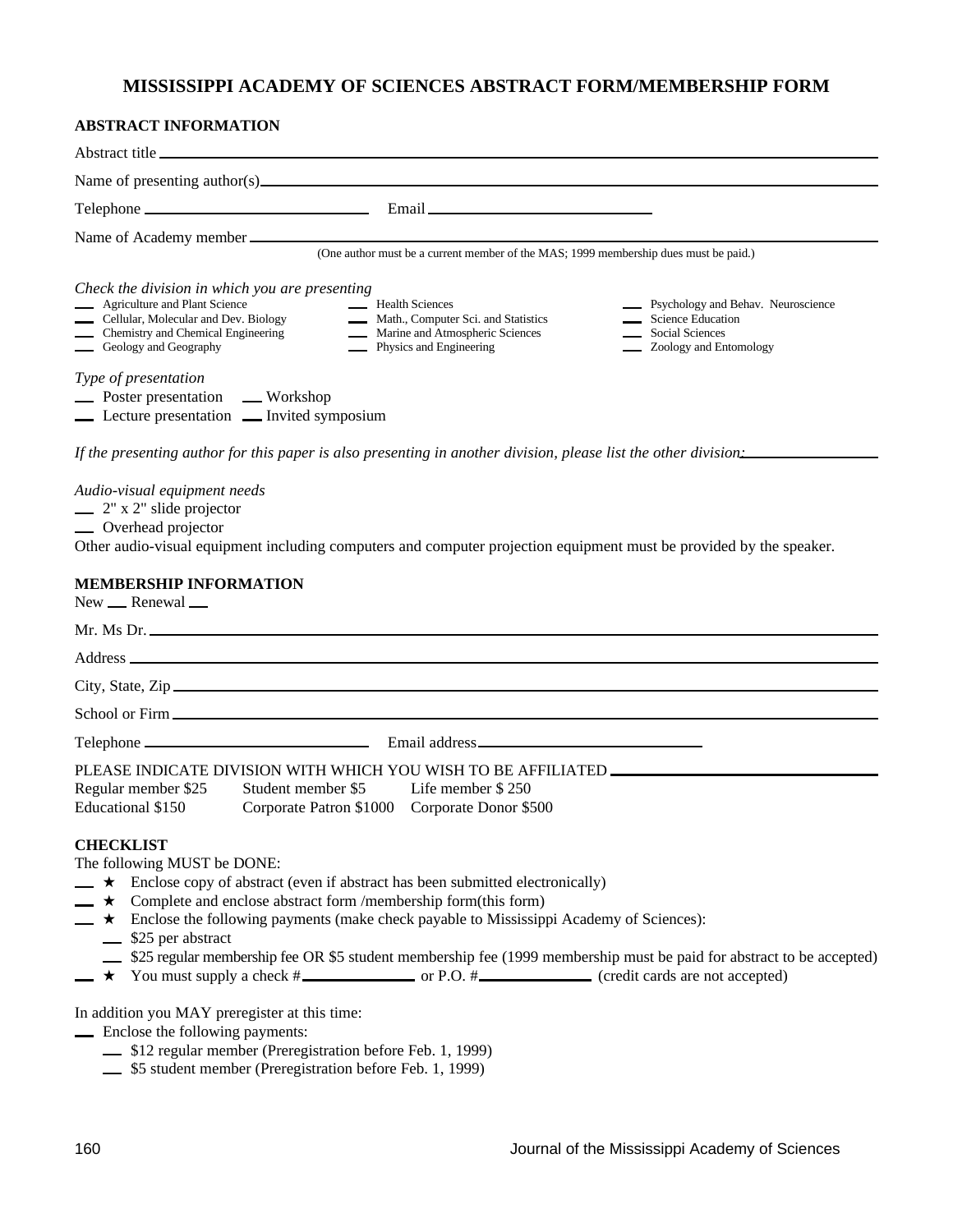NOTE: Late abstracts will be accepted with a \$10 late fee and only if there is room in the appropriate division. They will be published in the April issue of the MAS JOURNAL.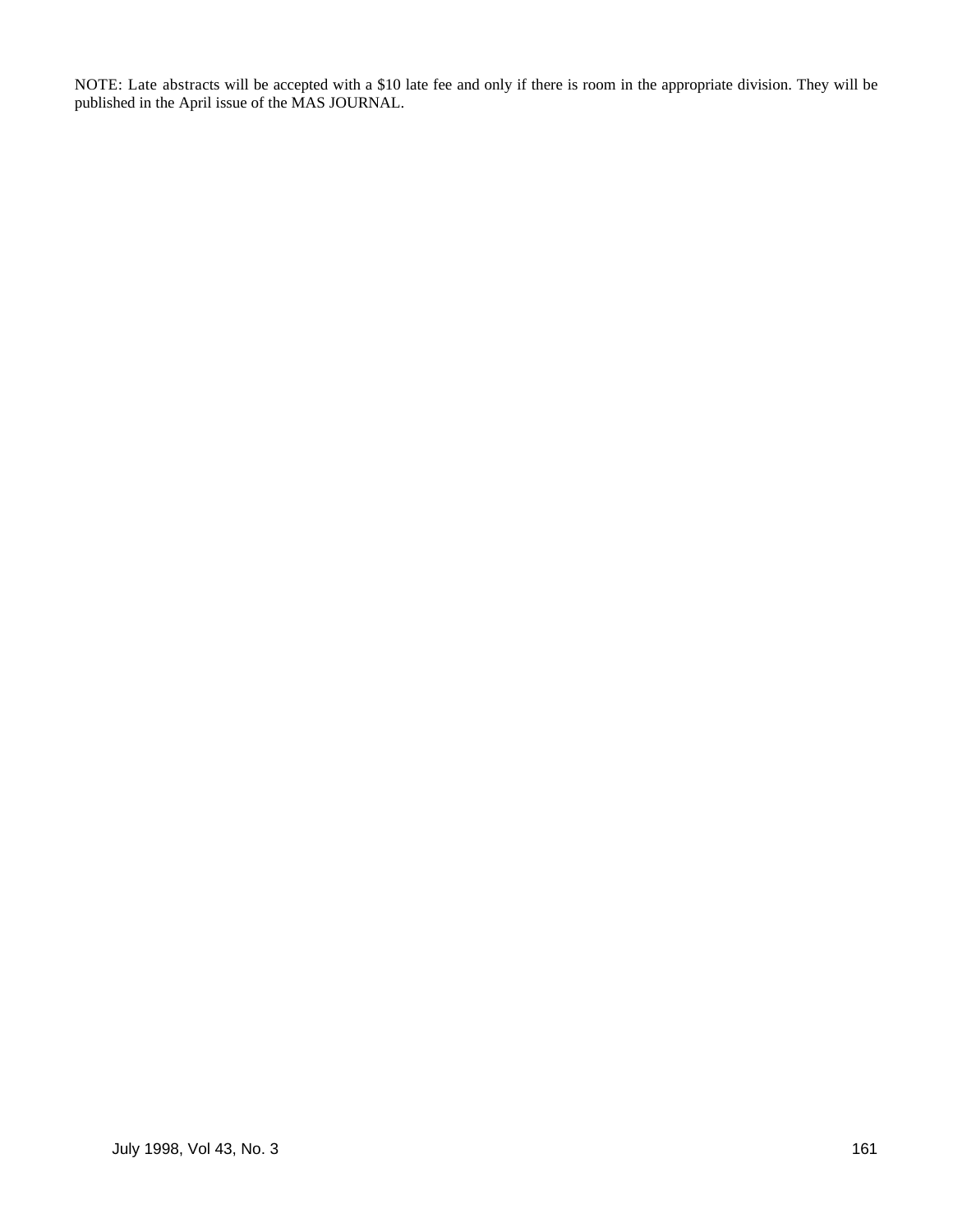#### MISSISSIPPI ACADEMY OF SCIENCES—ABSTRACT INSTRUCTIONS PLEASE READ ALL INSTRUCTIONS BEFORE YOU SUBMIT YOUR ABSTRACT

Your paper may be presented orally or as a poster. Oral presentations are generally 15 minutes. The speaker should limit the presentation to 10–12 minutes to allow time for discussion. Instructions for poster presentations are given on the reverse side of this sheet.

Enclose a personal check, money order, institutional check, or purchase order for \$25 publication charge for each abstract to be published, payable to the Mississippi Academy of Sciences. The publication charge will be refunded if the abstract is not accepted.

At least one author must be a member of the Academy at the time the paper/poster is presented. Payment for membership of one author must accompany the abstract.

Attendance and participation at all sessions requires payment of registration. Complete pre-registration information will be sent in January.

Note that two separate fees are associated with submitting a paper for presentation at the annual meeting of the Mississippi Academy of Sciences. An abstract fee is assessed to defray the cost of publishing abstracts and a membership fee is assessed to defray the costs of running the Academy. Preregistration payment (\$12 regular; \$5 student) may accompany the abstract, or you may elect to pay this fee in January or pay full registration costs at the meeting.

Abstracts may be submitted typed or printed on clean white paper. Abstracts received in this form will be scanned into a computer. Leave ample margins and use a sanserif type font to help minimize errors in scanning.

Abstracts may be submitted as a WordPerfect (Windows or DOS), ASCII, ANSI, or .RTF file on a PC readable diskette. Formatting should be minimal. This abstract submission form and the appropriate fees should be sent by US mail even if a diskette is used for the abstract.

Abstracts may be submitted by e-mail or entered directly through the MAS website. The URL is http://www. msstate.edu/Org/MAS/ MAS.HTML. This abstract submission form and the appropriate fees should be sent by US mail even if the abstract has been submitted electronically.

Submit your abstract and appropriate fees to the Abstracts' Editor, John Boyle, TO BE RECEIVED NO LATER THAN NOVEMBER 2, 1997.

> Dr. John Boyle Mississippi State University Dept. of Biochemistry P.O. Drawer 9650 Mississippi State, MS 39762

#### FORMAT FOR ABSTRACT

Your abstract should be informative, containing: (a) a sentence statement of the study's specific objectives, unless this is given in the title; (b) brief statement of methods, if pertinent; (c) summary of the results obtained; (d) statement of the conclusions. It is not satisfactory to state, "The results will be discussed."

Your abstract, including a concise, descriptive title, author(s), location where work was done, text and acknowledgment, may not exceed 250 words.

The title should be all capital letters. Use significant words descriptive of subject content.

Authors' names start a new line.

The institution where your research was done should include city, state, and zip code. Do not include institutional subdivisions such as department.

The abstract should be one paragraph, single spaced, starting with a 3-space indentation.

Use standard abbreviations for common units of measure. Other words to be abbreviated, such as chemical names, should be spelled out in full for the first use, followed by the abbreviation in parenthesis. Do not abbreviate in the abstract title.